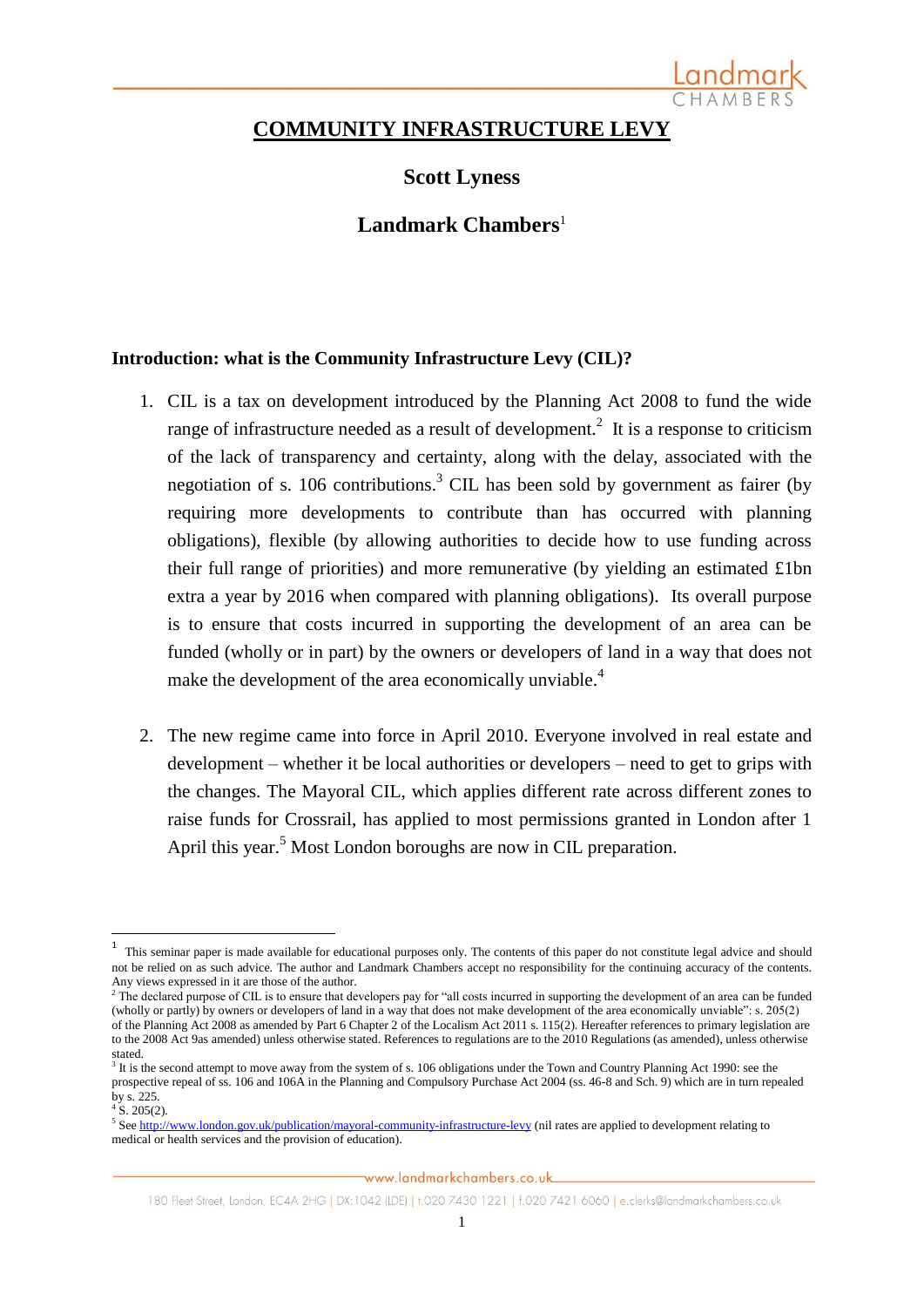- 3. Despite government believing that "the system is very simple"<sup>6</sup>, all are grappling with legislation that is complex and in places confusing. Those who wait for the legal landscape in this area to settle down before taking any action risk waiting a while. They may also lose out on revenues and the opportunity to reduce the number and/or complexity of section 106 agreements, along with the time spent negotiating them.
- 4. The legal framework for the new regime is primarily set out in Part 11 of the Planning Act 2008 (as amended by the Localism Act 2011), which set the framework for the Community Infrastructure Levy Regulations 2010 (as amended by the Community Infrastructure Levy (Amendment) Regulations  $2011$ .<sup>7</sup> Various guidance documents appear on DCLG website.<sup>8</sup>
- 5. The structure and language of the legislation is different from the conventional sources of planning regulation, perhaps reflecting the influence of civil servants in the Treasury. The purpose of this presentation is to summarise the key elements of the new system and to identify practical issues which may arise at various stages when the levy is being prepared and applied.

## **Who can charge CIL?**

6. A "charging authority" can charge CIL in respect of development in its area. Local planning authorities are charging authorities. In London the Mayor is also a charging authority in addition to the boroughs (although there are restrictions on the infrastructure in respect of which he can charge - see further below).<sup>9</sup>

# **What do they need to do to charge it?**

#### Charging schedule

**<sup>.</sup>** <sup>6</sup> Se[e http://www.communities.gov.uk/planningandbuilding/planningsystem/communityinfrastructurelevy/](http://www.communities.gov.uk/planningandbuilding/planningsystem/communityinfrastructurelevy/)

<sup>7</sup> See too the Draft Community Infrastructure Levy (Amendment) Regulations 2012, on which consultation has taken place, which may primarily provide for Mayoral Development Corporations to charge and collect CIL and for parish councils to receive CIL receipts within their areas: see the explanatory memorandum at[. http://www.communities.gov.uk/documents/planningandbuilding/pdf/2004771.](http://www.communities.gov.uk/documents/planningandbuilding/pdf/2004771) It is also worth being aware of the Local Authorities (Contracting Out of Community Infrastructure Levy Functions) Order 2011, which allows CIL authorities to contract out certain functions to authorised contractors.<br><sup>8</sup> http://www.communities.cov.uk/planningandhuilding/planningavet

<http://www.communities.gov.uk/planningandbuilding/planningsystem/communityinfrastructurelevy/> . See in particular "The Community Infrastructure Levy: summary", "Community Infrastructure Levy: An overview", "Community Infrastructure Levy Guidance: Charge setting and charging schedule procedures", "Community Infrastructure Levy – collection and enforcement "and "Community Infrastructure Levy Relief: Information document". See too the Planning Portal:

<http://www.planningportal.gov.uk/planning/applications/howtoapply/whattosubmit/cil>and the Planning Advisory Service: [http://www.pas.gov.uk/pas/core/page.do?pageId=122677.](http://www.pas.gov.uk/pas/core/page.do?pageId=122677)<br><sup>9</sup> See generally s. 206.

<sup>180</sup> Fleet Street, London, EC4A 2HG | DX:1042 (LDE) | t.020 7430 1221 | f.020 7421 6060 | e.clerks@landmarkchambers.co.uk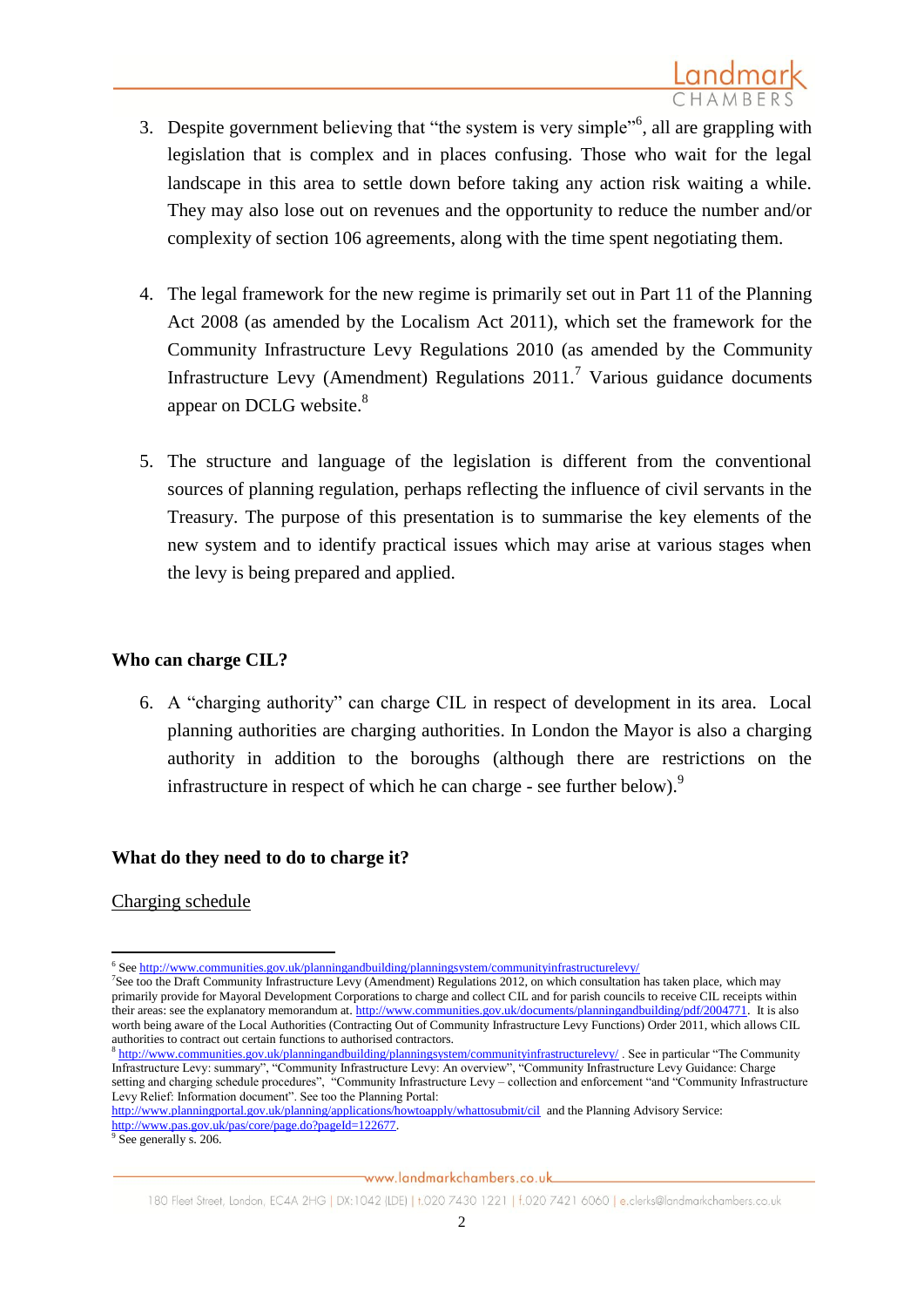- 7. The central feature of the new system is the preparation of a "charging schedule" by the charging authority. The charging authority must issue a schedule setting rates or other criteria by reference to which the CIL in respect of development in the area is to be determined. Liability to pay CIL does not arise in respect of development if, on the day when planning permission is granted for that development, it is situated in an area in which no charging schedule is in effect.<sup>10</sup>
- 8. In setting rates, an authority must:

"aim to strike a balance between what appears to the charging authority to be an appropriate balance between:

- (a) the desirability of funding from CIL (in whole or in part) the actual and expected estimated total cost of infrastructure required to support the development of its area, taking into account other actual and expected sources of funding; and
- (b) the potential effects (taken as a whole) of the imposition of CIL on the economic viability of development across its area".<sup>11</sup>
- 9. In short, an authority should propose a rate that would not put at serious risk the overall development of their area, using the infrastructure planning which underpinned the development plan to identify projects or types of infrastructure that are likely to fall into the funding gap that the levy is intended to support.
- 10. An authority must have regard to costs of infrastructure and sources of funding for infrastructure, both actual and expected, and use "appropriate available evidence" to inform the preparation of the schedule. It is intended that the schedule will sit within the folder of documents making up the local planning authority's local development framework, although the schedule will not be part of the development plan and will not require inclusion within a local development scheme.
- 11. An authority can also take into account actual and expected administrative expenses in connection with  $\text{CIL}^{12}$

 $\overline{a}$ 

 $10$  Reg. 128(1). In the case of a "relevant general consent" (including a permission granted by development order - see below), liability does not arise in any event if development was commenced before  $6<sup>th</sup>$  April 2013: reg 128(2).

 $11$  Reg. 14(1).

 $^{12}$  Reg. 14(2) and 61.

<sup>180</sup> Fleet Street, London, EC4A 2HG | DX:1042 (LDE) | t.020 7430 1221 | f.020 7421 6060 | e.clerks@landmarkchambers.co.uk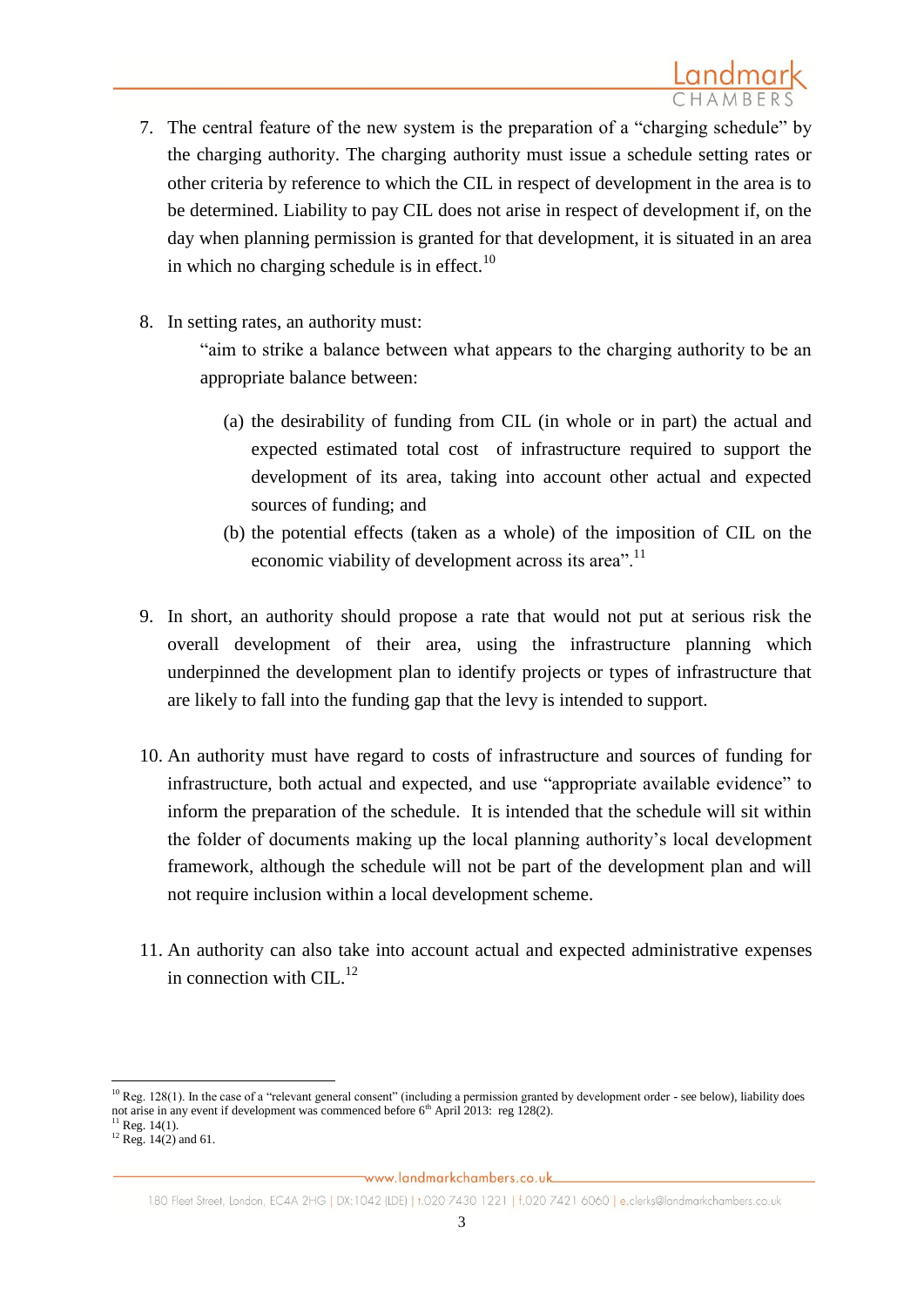- 12. In London, when considering the effect of imposing CIL on economic viability of development, boroughs must also take into account rates set by the Mayor, that is before consultation on the preliminary draft charging schedule begins.<sup>13</sup>
- 13. In determining the size of its aggregate funding gap, the authority should consider known and expected infrastructure costs and the other sources of funding likely to be available to meet those costs, to identify a CIL funding target. The target may be informed by a selection of infrastructure projects or types, drawn from infrastructure planning for the area, which are indicative of the infrastructure likely to be funded by CIL in the area.
- 14. Government expects that the evidence to support CIL will include an "up-to-date development strategy" for the area, which should normally be set out in a draft or adopted core strategy. Information on infrastructure needs should wherever possible be drawn from the planning that underpins the development plan, as this ought to have identified the quantum and type of infrastructure needed to realise local development needs. $14$  Where a charging authority considers that the infrastructure planning underpinning its development plan is weak, it may undertake some additional bespoke planning to identify the gap.<sup>15</sup>
- 15. In response to the reality that it will be impossible to predict exactly what funding will be required over a large number of years, when an authority will not know its revenue sources over the same period, "the government recognises that there will be uncertainty in pinpointing other infrastructure funding sources, particularly beyond the short-term. The focus should be on providing evidence of an aggregate funding gap that demonstrates the need to levy CIL". The role of this evidence is "not to provide absolute upfront assurances as to how authorities intend to spend CIL…but to illustrate that their intended CIL target is justifiable…Authorities may spend their CIL revenues on different projects and types from those identified as indicative for the purpose of charge setting". The approach should be area-based (and should not focus on the potential implications of setting CIL for individual sites). It appears to follow from all of this that the amount needed for infrastructure will not necessarily have to match the amount sought from CIL – indeed the aggregate funding gap may well be larger than the amount CIL is intended to raise.

**<sup>.</sup>**  $13$  Reg. 14(3).

 $<sup>14</sup>$  Cf para. 175 of the NPPF, which advises that where practicable. CIL charges should be worked up alongside the local plan.</sup>

<sup>&</sup>lt;sup>15</sup> Community Infrastructure Levy Guidance "Charge setting and charging schedule procedure", para. 16.<br><sup>15</sup>

www.landmarkchambers.co.uk

<sup>180</sup> Fleet Street, London, EC4A 2HG | DX:1042 (LDE) | t.020 7430 1221 | f.020 7421 6060 | e.clerks@landmarkchambers.co.uk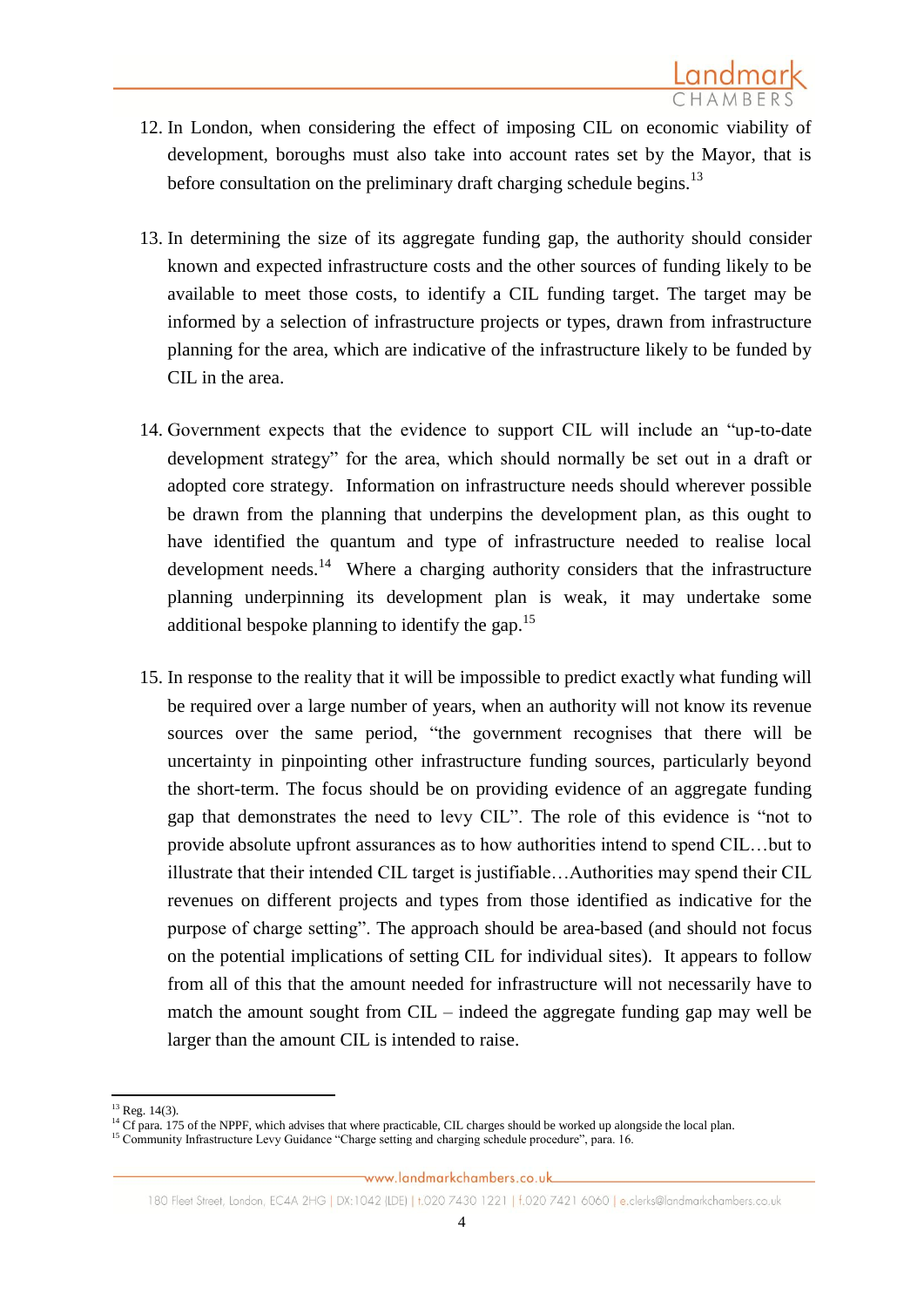- 16. Whilst there is no requirement to use any of the valuation models and methodologies available to prepare viability evidence, it is recognised that authorities may find this helpful. Many authorities may choose to do so by engaging external consultants, in the same way as occurs in addressing viability issues relating to affordable housing cases. It will however be important to ensure that close working relationships are established between different service areas within an authority when preparing the evidence. In reality a viability assessment obtained from consultants seeking to predict infrastructure needs and budgets a number of years in advance will create a range of potential charges and officers will still need to exercise considerable judgment based on experience of the area.
- 17. When preparing evidence relating to economic viability, guidance suggests that authorities may need to sample a limited number of sites in their areas and that they may want to build on work undertaken to inform their strategic housing land availability assessments. Authorities that decide to set differential rates (see below) are encouraged to undertake more "fine-grained sampling" to help them estimate the boundaries for their differential rates. It is recognised that local circumstances will vary so that some charging authorities "may place a high premium on funding infrastructure if they see it as important to future economic growth in the area, or if they consider they have flexibility to identify alternative development sites, or that some sites can be re-designed to make them viable. These charging authorities may be comfortable in putting a higher percentage of potential development at risk, as they anticipate an overall benefit". There is not much guidance on what evidence to bring forward to show why rates would not put overall development across the area at risk, beyond reference to the example of using SHLAA evidence to explain that more sites could be brought forward to offset risk.

# Differential rates

18. An authority may set differential rates "for different zones" or "by reference to different intended uses of development", using supplementary charges, nil rates, increased rates or reductions.<sup>16</sup>

<sup>1</sup>  $16$  Reg 13.

<sup>180</sup> Fleet Street, London, EC4A 2HG | DX:1042 (LDE) | t.020 7430 1221 | f.020 7421 6060 | e.clerks@landmarkchambers.co.uk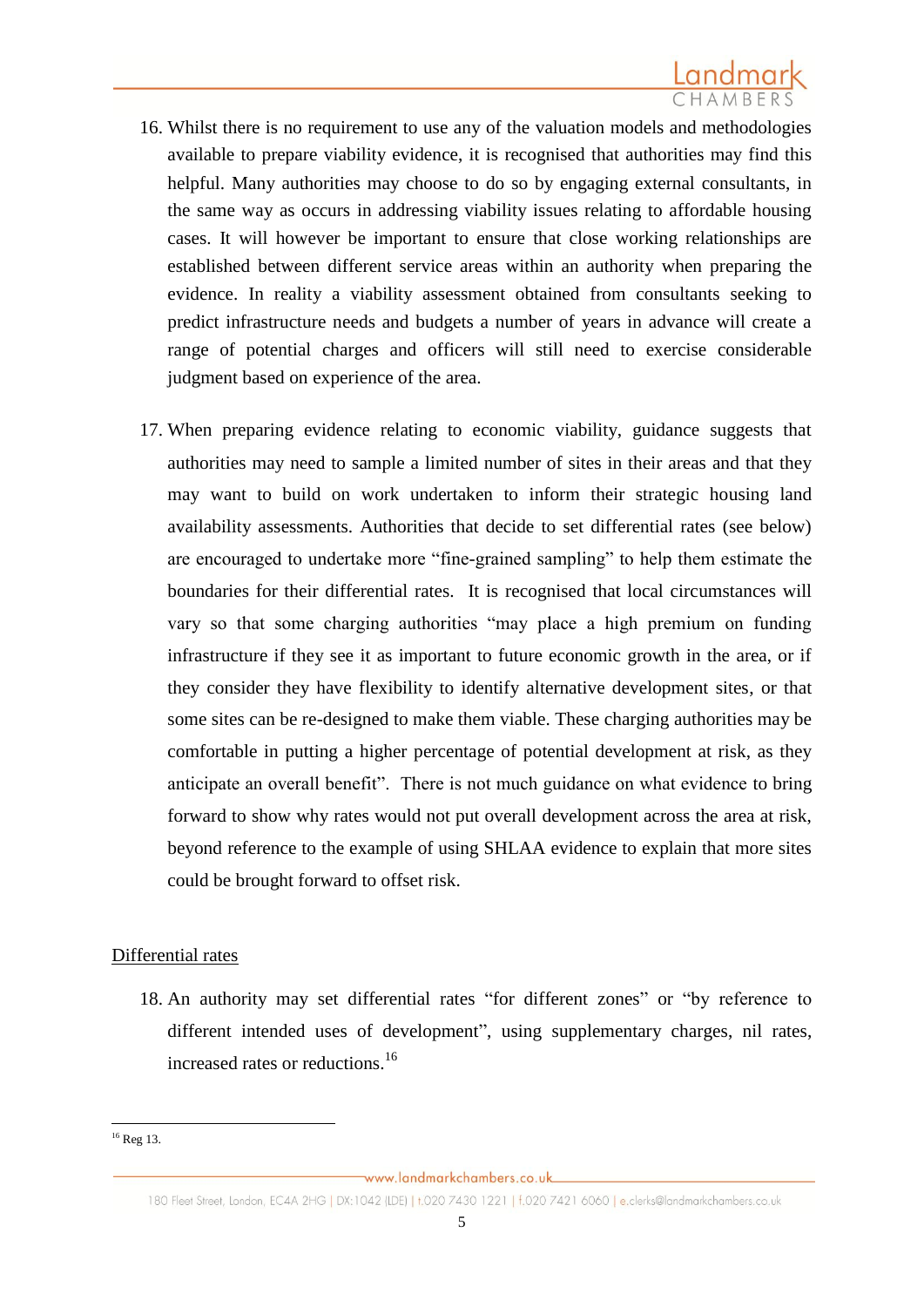- 19. Guidance recognises that uniform rates may be simpler but advises that authorities may want to consider setting differential rates as a way of dealing with different levels of economic viability within the same charging area. Authorities "should not set differential rates by reference to the costs of infrastructure, either in different zones or for different classes of development".<sup>17</sup> However, differential rates can be articulated by reference to different intended uses of development (eg residential and commercial development) "provided that the differential rates can be justified by a comparative assessment of the economic viability of those categories of development".<sup>18</sup>
- 20. Zero rates should not be set unless justified in viability terms and individual sites should not be made exempt through setting differential rates.<sup>19</sup> Differential rates should not therefore be used to manage development into desirable areas by charging zero or very low rates – rates should be determined through viability evidence. Differential rates must be set so as not to give rise to notifiable state aid – there must be consistent evidence relating to economic viability that constitutes the basis for any such differences in treatment. $^{20}$
- 21. Faced with the choice of opting for more differential rates, authorities may find it prudent nonetheless to go for a reasonable simple rate. This may yield less money overall, however the system, at least in its infancy, will be more straightforward to justify (and therefore less prone to challenge at examination) and easier to operate. This is a lesson that is already being learned, amongst others by authorities who considered seeking differential rates even within a type of development – retail – but decided to drop the proposals faced with legal uncertainty with the ability to implement such rates, irrespective of potential issues relating to the evidence to justify it.

# Public consultation

22. An authority must prepare a "preliminary draft charging schedule" and consult upon it with:

 $\overline{a}$ <sup>17</sup> DCLG "Community Infrastructure Levy Guidance: Charge setting and charging schedule procedures", para. 34.

<sup>18</sup> Para. 36.

<sup>&</sup>lt;sup>19</sup> Para. 38.

 $20$  Para.  $40$ .

<sup>180</sup> Fleet Street, London, EC4A 2HG | DX:1042 (LDE) | t.020 7430 1221 | f.020 7421 6060 | e.clerks@landmarkchambers.co.uk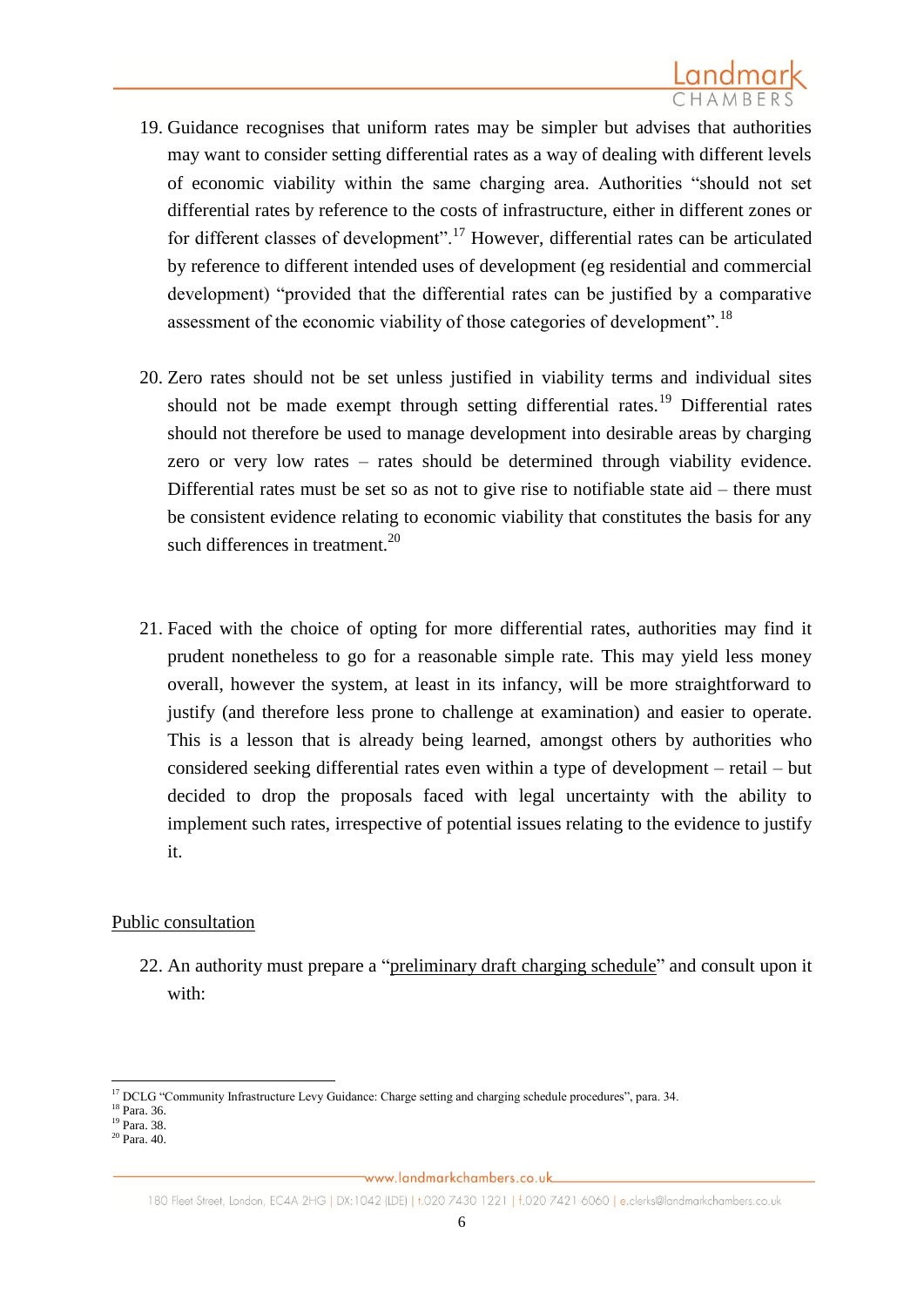- a. "consultation bodies" including local planning authorities whose area is in or adjoining the charging authority's area (and in the case of a London borough the Mayor);
- b. persons who are resident or carrying on business in the area;
- c. voluntary bodies or bodies representing the interests of those carrying on business in the area, as the authority thinks appropriate. $^{21}$
- 23. No length of consultation is stipulated, although guidance recommends at least 6 weeks.<sup>22</sup> Any consultation responses must be taken into account when preparing draft schedule for examination.
- 24. There must then be prepared a "draft charging schedule" submitted for examination, which must contain the name of the name of the authority, the rate(s) (at  $\pounds$  psm) at which CIL is to be chargeable in the area, where differential rates are set, a map which identifies the different zones and an explanation of how the chargeable amount will be calculated.<sup>23</sup> Otherwise the format and content is up to the authority.<sup>24</sup>

# Examination

- 25. Before approving a charging schedule the authority must appoint an examiner to examine it who in its opinion is independent and has appropriate qualifications and experience.<sup>25</sup> Others, such as expert assessors from the Valuation Office Agency may be appointed to assist if the examiner agrees.<sup>26</sup>
- 26. Before submitting a draft schedule for examination, the authority must make a copy of the draft, the relevant evidence and a statement of the representations procedure available for inspection, publish the same on the website. It must also send a copy of the draft to the consultation bodies, along with a statement of the representations procedure, and advertise the statement by local advertisement notice.<sup>27</sup> The statement

 $\overline{a}$ 

<sup>&</sup>lt;sup>21</sup> Reg 15(3),(5).

<sup>22</sup> Para. 47.

 $23$  Reg 12(2).

 $^{24}$  Reg. 12(1).

 $25$  S.  $212(1)$ , (2).

 $^{26}$  S. 212(3). Provision is made for the joint examination of more than one draft charging schedule and of a charging schedule with a development plan document or local development plan (including the joint examination of a charging schedule and spatial development strategy prepared by the Mayor): see reg. 22 generally.  $^{27}$  Reg. 16(1).

www.landmarkchambers.co.uk

<sup>180</sup> Fleet Street, London, EC4A 2HG | DX:1042 (LDE) | t.020 7430 1221 | f.020 7421 6060 | e.clerks@landmarkchambers.co.uk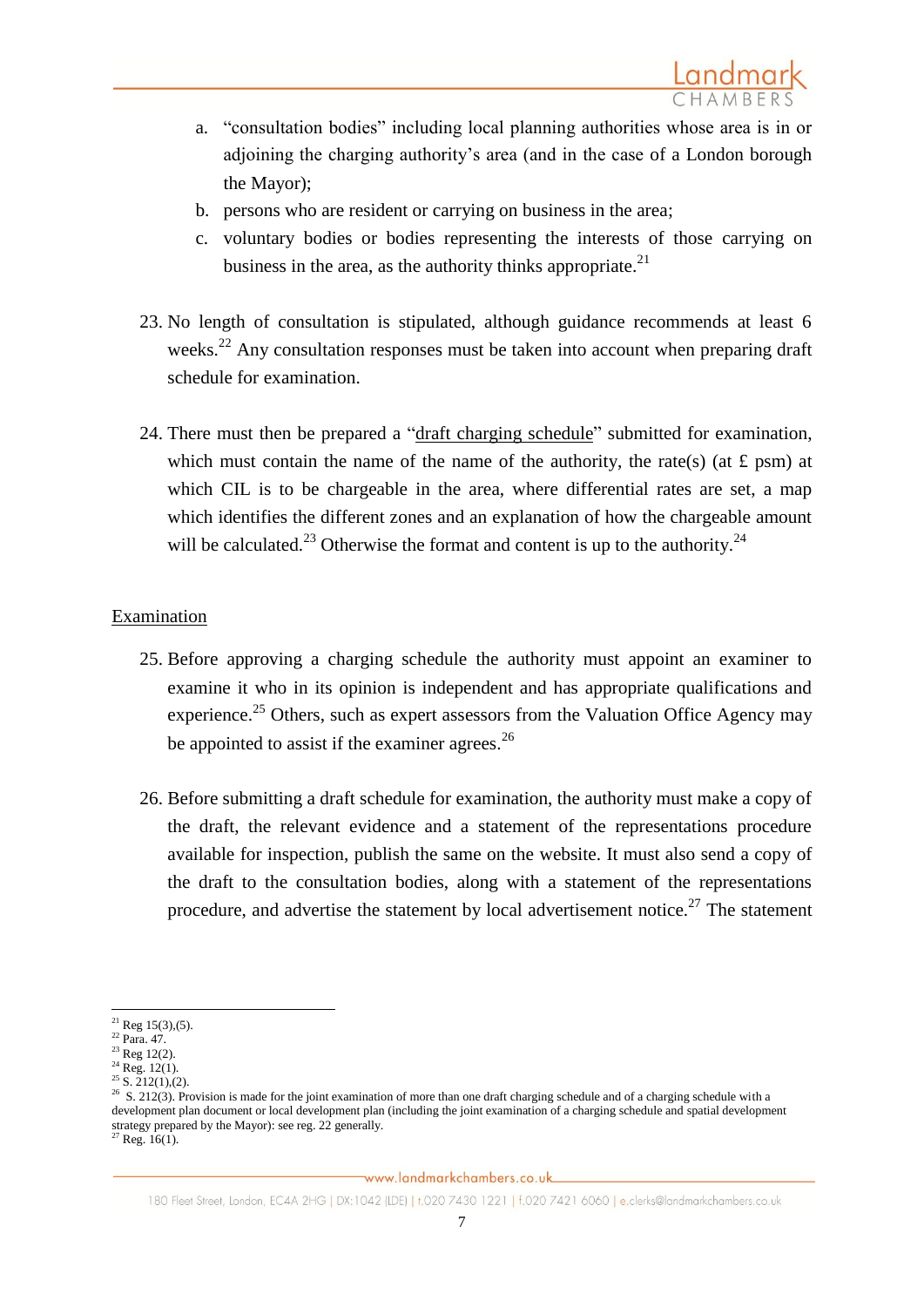must specify matters including the period for representations, $^{28}$  which must not be less than 4 weeks from the advertisement notice.<sup>29</sup>

- 27. The authority must then submit to the examiner the draft, any representations and a summary of them, any modifications to the draft after its publication and copies of the relevant evidence.<sup>30</sup> It can only do so after any modifications to the draft following publication have been sent to the consultation bodies and published on its website. $31$
- 28. As soon as practicable after submission to the examiner, the authority must make available copies of the documents supplied to him and publish at least some of an identified list on their website, as well as give notice to those who requested it of the submission to the examiner.  $32$
- 29. Anyone making representations on the draft must, if they so request, be heard by the examiner, if they submit their request within the time for making representations.<sup>33</sup> It is up to the examiner to decide the procedure at the examination.<sup>34</sup> Procedure is intended to be similar for examinations into draft development plan documents.<sup>35</sup>
- 30. The examiner must consider whether the "drafting requirements" have been met. These are the requirements of Part 11 of the 2008 Act and the Regulations, which include the requirements to "aim to strike what appears to the charging authority to be an appropriate balance between the desirability of funding from CIL…the actual and estimated total cost of infrastructure required to support the development of its area, taking into account other actual and expected sources of funding; and the potential effects (taken as a whole) of the imposition of CIL on the economic development across its area".<sup>36</sup> They also include requirement to have regard to actual and expected expenses in connection with CIL.<sup>37</sup>
- 31. In practice, the examiner will check that:
	- a. the authority has complied with the required procedures;

Reg. 19(4).

**<sup>.</sup>**  $28$  See reg. 16(2).

 $^{29}$  Reg 17(3).

 $30$  Reg. 19. "Relevant evidence" is evidence which is readily available and which, in the opinion of the authority, has informed the preparation of the draft charging schedule: reg. 11(1).

<sup>&</sup>lt;sup>32</sup> Reg. 16(3): see reg 16(3)(b) for documents which are to go on the website.

 $33$  Reg. 21.

 $34$  S. 212(9) of the 2008 Act and reg. 21(12).

<sup>&</sup>lt;sup>35</sup> DCLG "Community Infrastructure Levy: An overview", para.31.

 $36$  See reg. 14.

 $37$  Reg.  $14(2)$ .

<sup>180</sup> Fleet Street, London, EC4A 2HG | DX:1042 (LDE) | t.020 7430 1221 | f.020 7421 6060 | e.clerks@landmarkchambers.co.uk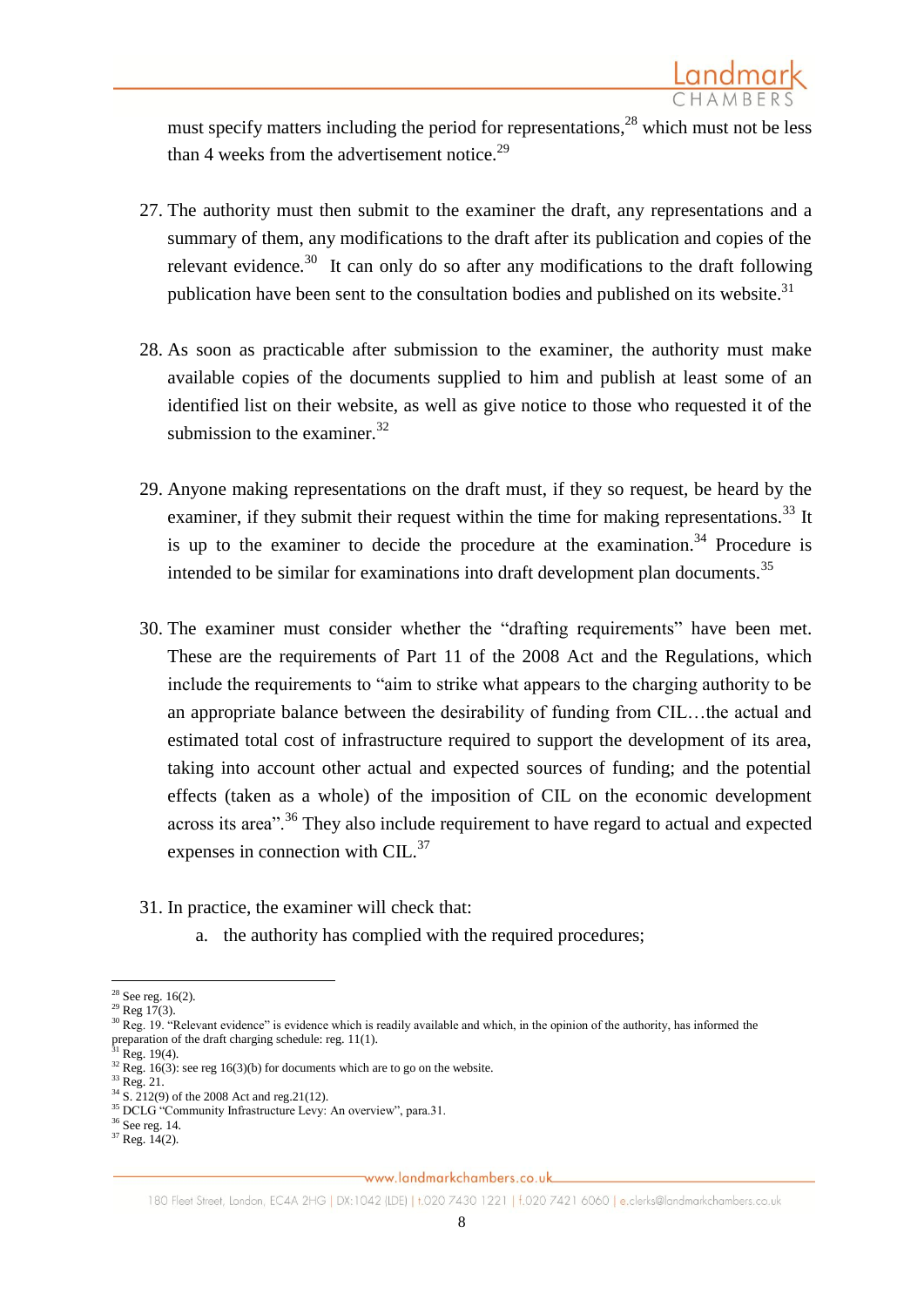- b. the draft schedule is supported by appropriate available evidence;
- c. the proposed rates are informed by and consistent with the evidence on economic viability across the authority's area;
- d. evidence has been provided that shows the proposed rate would not put at serious risk the overall development of the area.<sup>38</sup>
- 32. Guidance advises that "the examiner should not use the CIL examination to question the choice of a charging authority in terms of 'the appropriate balance', unless the evidence shows that the proposed rate (or rates) will put the overall development of the area at serious risk…[T]he examiner should only be concerned with whether the proposed CIL rate will make a material or significant difference to the level of that risk. It may be that the development plan and its targets would be at serious risk in the absence of CIL."<sup>39</sup> It is clear therefore that only "an" appropriate balance needs to be struck- it is not for the examiner to determine that it is "the" appropriate balance.
- 33. Further, it is not the role of the CIL examination to challenge the soundness of an adopted development plan; and where infrastructure planning has been undertaken for CIL without being tested as part of another examination, the examiner will "only need to test that the evidence is sufficient in order to confirm the aggregate funding gap and total target amount that the authority proposes to raise".
- 34. The examiner may recommend that schedule be approved, rejected or approved with modifications, giving reasons which must be published by the authority,  $40$  as soon as practicable after receipt.<sup>41</sup>
- 35. The examiner must recommend rejection if any drafting requirements have not been complied with and this cannot be remedied by modifications.<sup>42</sup> If he considers that there is a remedy he must recommend modifications and that the draft be approved with those modifications or other modifications necessary and sufficient to remedy non-compliance. $43$

<sup>1</sup> <sup>38</sup> DCLG "Community Infrastructure Levy: Charge setting and charging schedule procedures", para. 9.

<sup>39</sup> Para. 10.

 $40$  S. 212(7).

<sup>41</sup> Reg. 23.  $42$  S. 212A(2).

 $43$  S. 212A(3)-(4).

<sup>180</sup> Fleet Street, London, EC4A 2HG | DX:1042 (LDE) | t.020 7430 1221 | f.020 7421 6060 | e.clerks@landmarkchambers.co.uk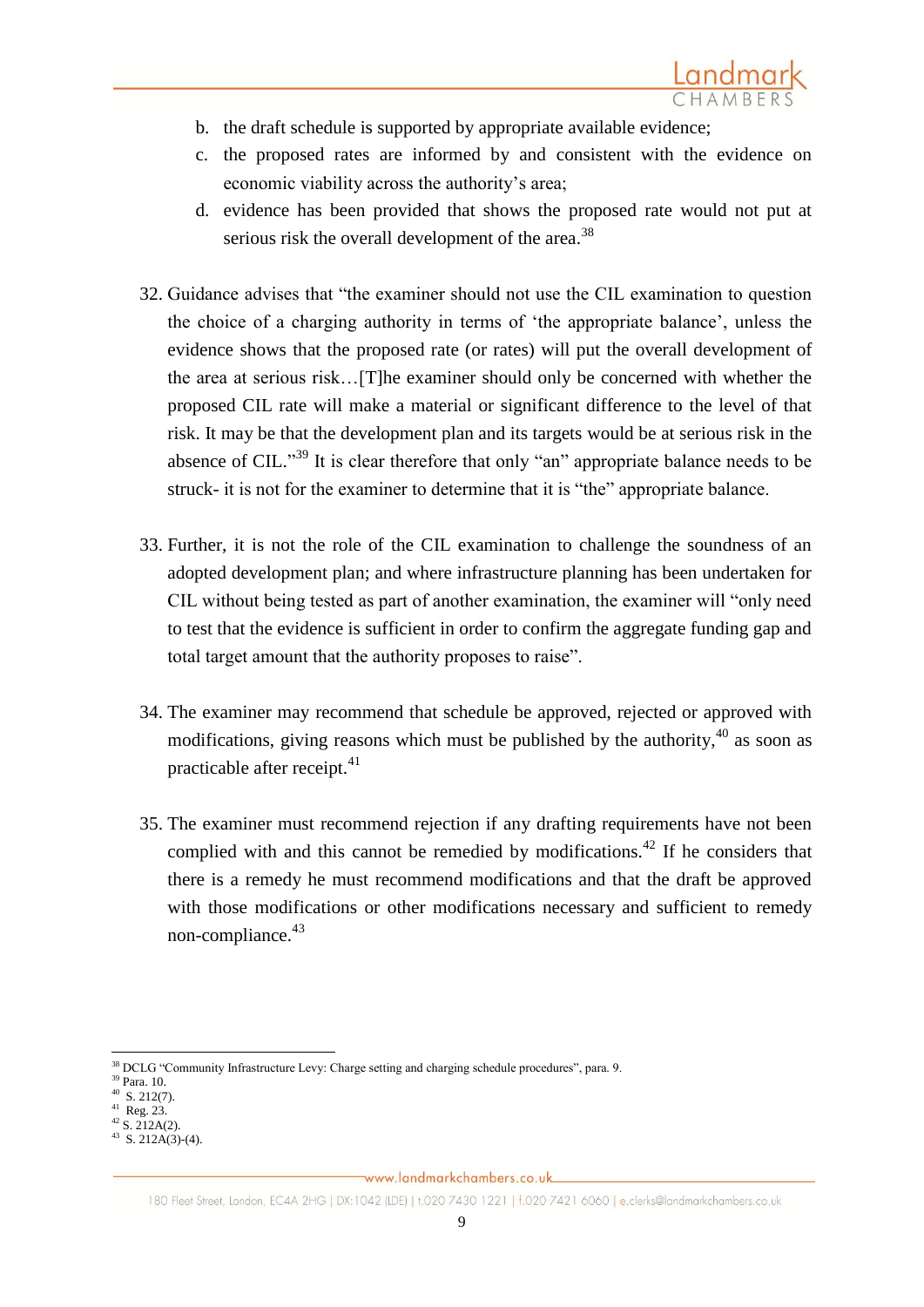36. Subject to this, the examiner must recommend that the draft be approved,  $44$  potentially with other recommended modifications.<sup>45</sup>

Landmark

#### Approval

- 37. The authority may only approve a schedule if it has been the subject of recommendations regarding the drafting requirements and the authority has taken account of them and the reasons for them.<sup>46</sup> It cannot approve a schedule if the examiner has recommended rejection.<sup>47</sup>
- 38. If modifications to meet the drafting requirements are recommended, the authority can only approve the schedule if it makes modifications that are necessary and sufficient to ensure the requirements are met, although they need not be the same as those recommended; $48$  and it may make other modifications. If the examiner recommended modifications to remedy non-compliance with the drafting requirements, the authority must publish a report on approval setting out how the schedule remedies it.
- 39. An approved charging schedule cannot take effect before publication,  $50$  which must take place as soon as practicable after approval.<sup>51</sup> It takes effect on the date specified in the schedule.<sup>52</sup> It must, along with the required contents of the draft, contain the date of approval, the date on which it takes effect and a statement that it has been issued, approved and published in accordance with the Regulations and the 2008 Act.<sup>53</sup>
- 40. Errors in the charging schedule may be corrected for a period of 6 months after approval, where this would have no effect on charging or it is necessary to give effect to modifications recommended by the examiner. The schedule must then be republished.<sup>54</sup>

- $48$  S. 213(1B).
- $49\overline{\phantom{1}S}$ . 213(1C)-(1D).
- $50$  S. 214(1); reg. 28(2). <sup>51</sup> Reg. 25.
- $52$  Reg. 28(1).
- $53$  Reg. 12(3).

 $\frac{44}{1}$  S. 212(5).

 $45$  S. 212A(6)-(7).  $46$  S. 213(1).

 $47$  S. 213(1A).

<sup>54</sup> Reg. 26.

<sup>180</sup> Fleet Street, London, EC4A 2HG | DX:1042 (LDE) | t.020 7430 1221 | f.020 7421 6060 | e.clerks@landmarkchambers.co.uk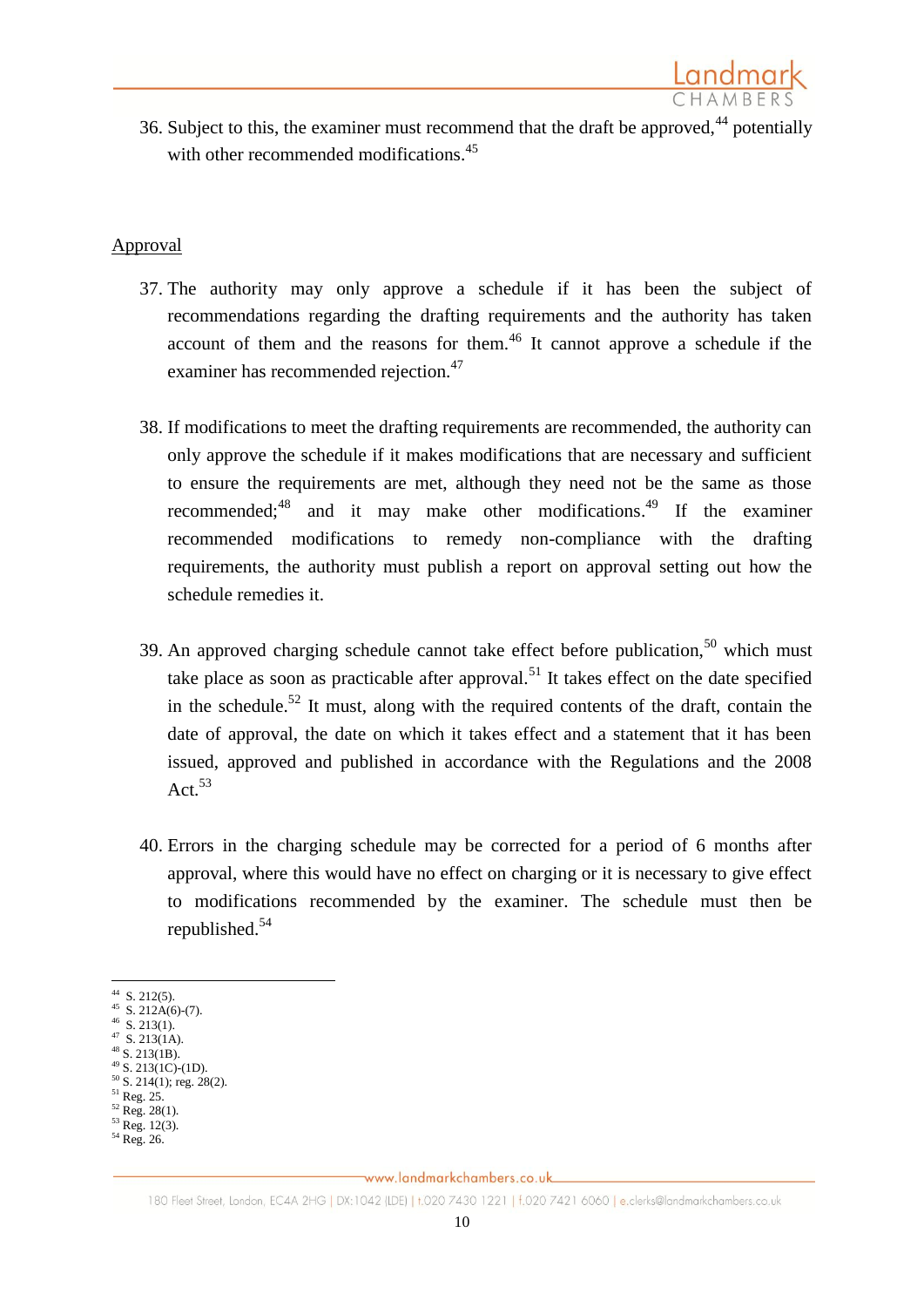

41. It will be important for authorities to ensure that measures are in place to administer the levy following the examination. Staff will need to be ready - different departments need to know the work that is to be carried on by others – internal systems including forms and IT will need to be prepared. It may be prudent to leave a reasonable gap between formal approval of the schedule by the authority and its first implementation, to avoid too many issues arising when the system starts up.

#### **When does liability arise?**

#### Assumption and fixing of liability

- 42. In short, the development of most buildings that people normally go into will result in liability to pay the levy, subject to allowances for buildings that are already in lawful use including those that are to be demolished. The process of determining liability is complex. It is useful to start by distinguishing between the assumption and fixing of liability.
- 43. Liability to pay the levy may be "assumed" by any person before development commences. <sup>55</sup> This recognises that although ultimate liability rests with the landowner (see below), others involved in development may wish to pay. It also encourages greater certainty earlier in the process by enabling more generous payment windows on commencement of development (see below) where liability has been assumed.
- 44. A person who wishes to assume liability must submit an "assumption of liability notice"<sup>56</sup> to the collecting authority, which will be the local planning authority as charging authority.<sup>57</sup> Liability is deemed to be assumed on the day the collecting authority receives a valid notice.<sup>58</sup> If a notice is received the authority must acknowledge its receipt. 59
- 45. The relevant person is fixed with liability by becoming liable "on commencement of the chargeable development to pay an amount of CIL equal to the chargeable amount less the amount of relief granted in respect of the chargeable development" (see further below).

**<sup>.</sup>**  $55 S. 208(2)$ .

<sup>&</sup>lt;sup>56</sup> This must be in a form published by the Secretary of State (or a form to substantially the same effect(: reg. 31(2).

 $57$  Reg. 10(1). Note that in London the borough councils are the collecting authorities for the Mayor's CIL: reg 10(2).

 $58$  Reg  $31(4)$ .

 $59$  Reg.  $31(5)$ .

<sup>180</sup> Fleet Street, London, EC4A 2HG | DX:1042 (LDE) | t.020 7430 1221 | f.020 7421 6060 | e.clerks@landmarkchambers.co.uk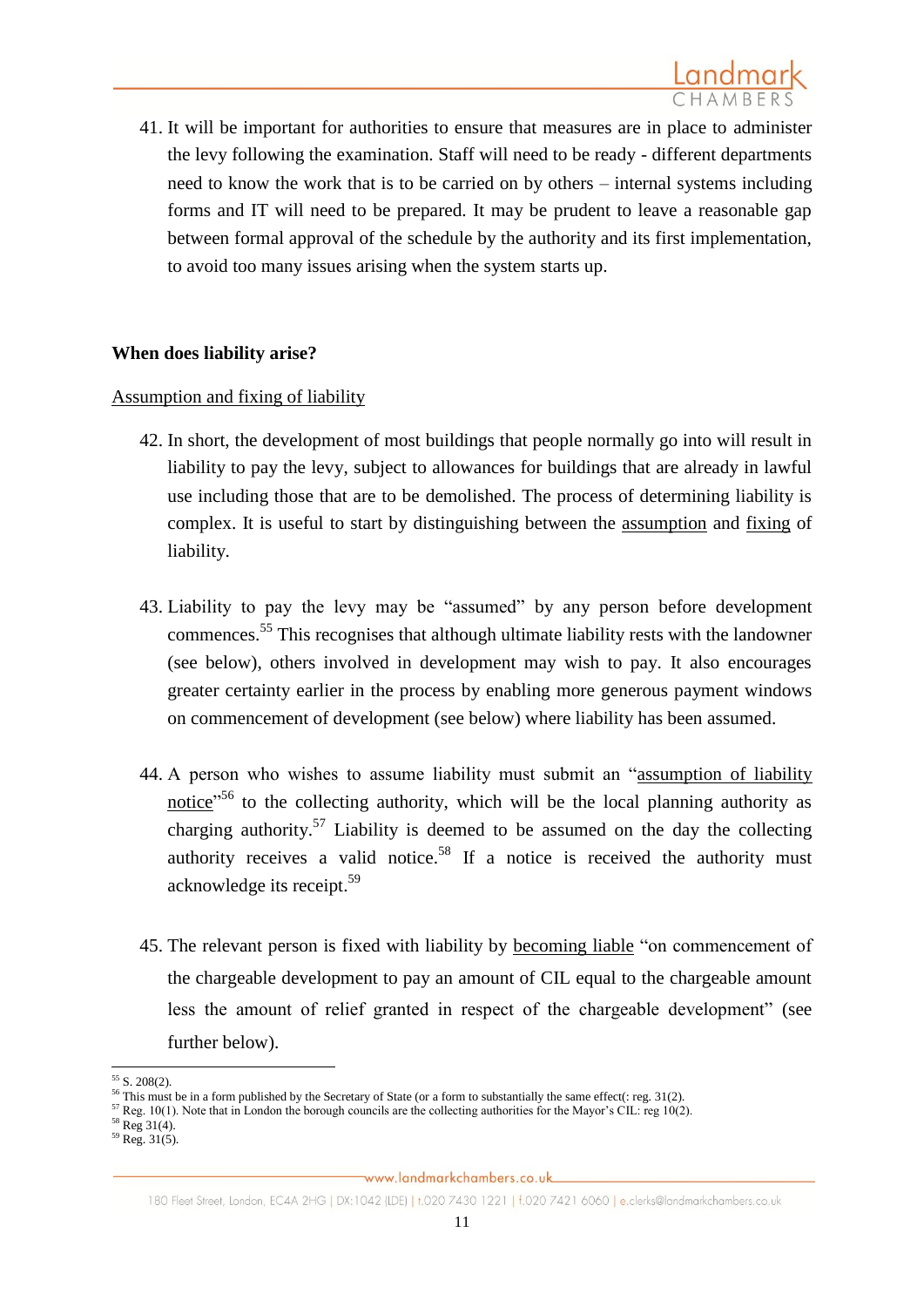

- 46. If no-one has assumed liability by the time a chargeable development has commenced, liability will default to the landowners and payment becomes due on the commencement of development. Thus liability is apportioned between each "material interest" in the "relevant land".<sup>60</sup> Apportionment is by a defined formula which distributes liability according to the relative value of the material interest when set against the total values of all material interests. $61$  Before apportionment the authority may serve an "information notice" on an owner of the relevant land.<sup>62</sup>
- 47. Where a person has assumed liability and the authority is unable to collect CIL, it may determine that liability to pay is transferred to the landowners and issue a "default of liability notice" and apportion liability between each material interest according to the same formula  $^{63}$
- 48. Liability can be transferred to another person before or after development commences but this must occur before the final CIL payment is due.<sup>64</sup> If a "transfer of liability notice" is received the authority must acknowledge its receipt to those previously and newly liable. 65

#### Definitions and scope

- 49. There are four main and recurrent legal concepts to be aware of here:
- 50. "Development" is anything done by way of or for the purpose of the creation of a new building, or anything done to or in respect of an existing building.<sup>66</sup> It is not:
	- a. anything done by way of, or for the purpose of, the creation of a building into which people "do not normally go" or "go only intermittently for the purpose of inspecting or maintaining fixed plant or machinery";
	- b. the carrying out of work to, or in respect of, an existing building, if after the work it remains a building as described above;

**.** 

 $65$  Reg. 32(4).

<sup>60</sup> Reg. 33.

 $^{61}$  Reg. 34.  $62$  Reg 35.

<sup>63</sup> Reg. 36.

<sup>64</sup> Reg. 32(3).

 $6\,$  S. 209(1).

<sup>180</sup> Fleet Street, London, EC4A 2HG | DX:1042 (LDE) | t.020 7430 1221 | f.020 7421 6060 | e.clerks@landmarkchambers.co.uk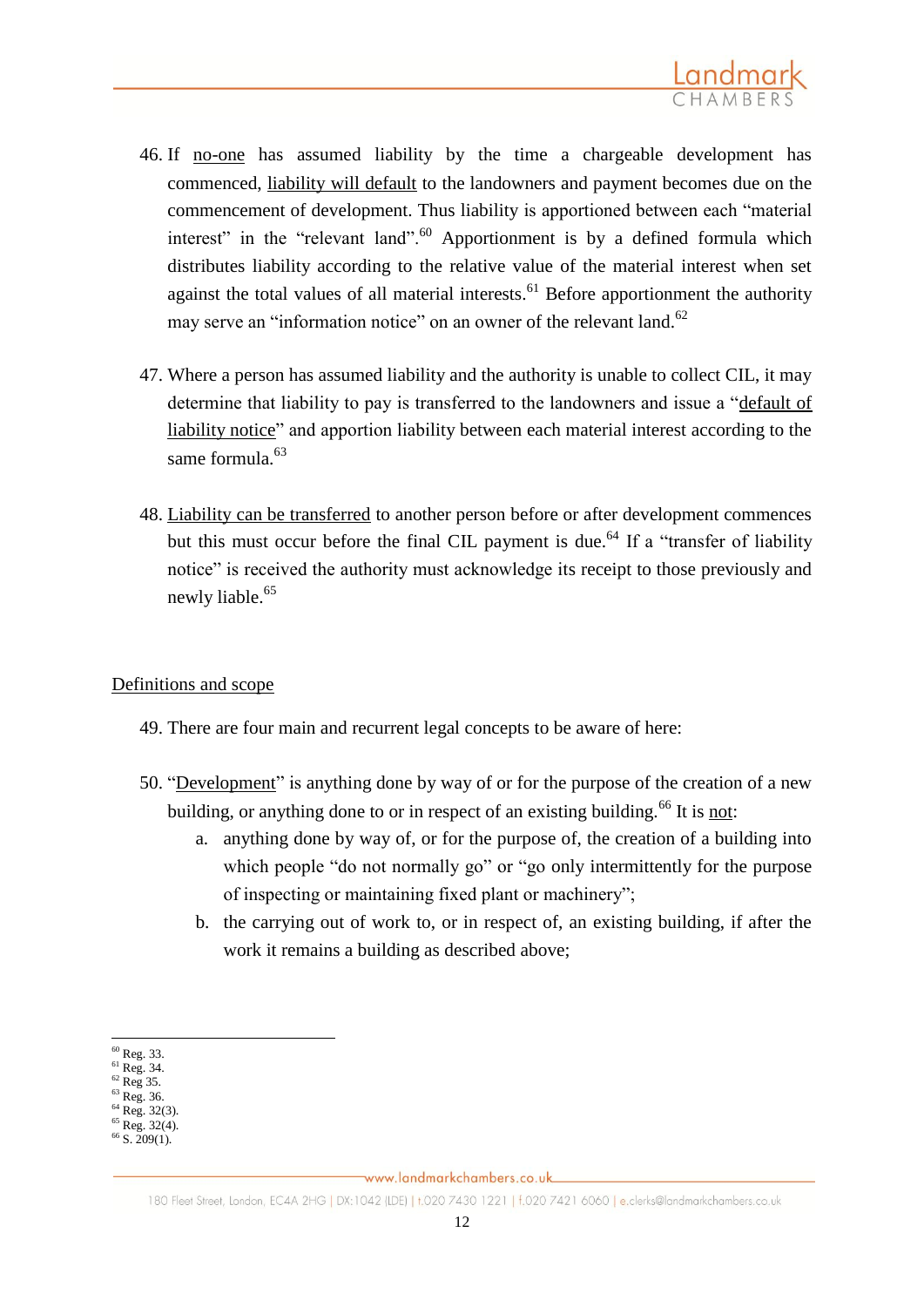- c. the carrying out of work where planning permission is only required because of controls on internal floorspace additions (effectively mezzanines) pursuant to s. 55(2A) of the 1990 Act;
- d. the change of use of any building previously used as a single dwellinghouse to use as two or more separate dwellinghouses.<sup>67</sup>
- 51. "Chargeable development" is the "development for which permission is granted", although in the case of an outline permission which permits phased implementation, each phase is a separate chargeable development.<sup>68</sup>
- 52. "Planning permission" includes permissions granted by local planning authorities (including section 73 and 73A applications) and the Secretary of State, along with development consents under the 2008 Act and "general consents", which are mainly permissions granted under the GPDO and development granted permission by Act of Parliament (such as Crossrail).<sup>69</sup> It does not include temporary permissions.<sup>70</sup>
- 53. "Commencement": development commences on the "earliest date on which any material operation<sup>71</sup> begins to be carried out on the relevant land", the "relevant land" being the land to which the permission relates or, in the case of phased development under an outline permission, "the land to which the phase relates".<sup>72</sup>
- 54. There are a few potential difficulties which arise from the operation of these concepts.
- 55. The inclusion of s. 73 permissions within the scope of the regime has attracted much criticism, on the grounds that development not liable to pay CIL before a charging schedule comes into effect would be caught afterwards when permissions may need to be amended, as often occurs on large schemes, placing its viability at risk. The government has confirmed that it is proposing to revise the Regulations to remove liability in such circumstances,  $^{73}$  however it is unclear whether the amendments will remove another related difficulty – revised permissions implemented for similar development on the same site would appear to trigger multiple CIL liabilities each

 67 Reg 6. "Building" is not positively defined in the Regulations and the definition of "building" in the Town and Country Planning Act 1990 is not applied to the CIL regime: see s. 235 of the 2008 Act. However DCLG "Community Infrastructure Levy: An overview" suggests that pylons and wind farms are structures excluded from the operation of the legislation: para. 38.

 $8$  Reg. 9(4).

 $69$  Reg 5(3).

 $^{70}$  Reg. 5(2). Note that where permission is granted under section 73 so as to extend the time within which development must be commenced, the chargeable development tis that granted under the previous permission: reg 9(5).

<sup>&</sup>lt;sup>1</sup> See reg. 7 and s.  $56(4)$  of the Town and Country Planning Act 1990.

 $72$  Reg.  $7(2)$  and 2(1).

<sup>73</sup> <http://www.out-law.com/en/articles/2012/june/developers-will-not-be-charged-cil-for-amendments-to-applications-says-dclg-/>

<sup>180</sup> Fleet Street, London, EC4A 2HG | DX:1042 (LDE) | t.020 7430 1221 | f.020 7421 6060 | e.clerks@landmarkchambers.co.uk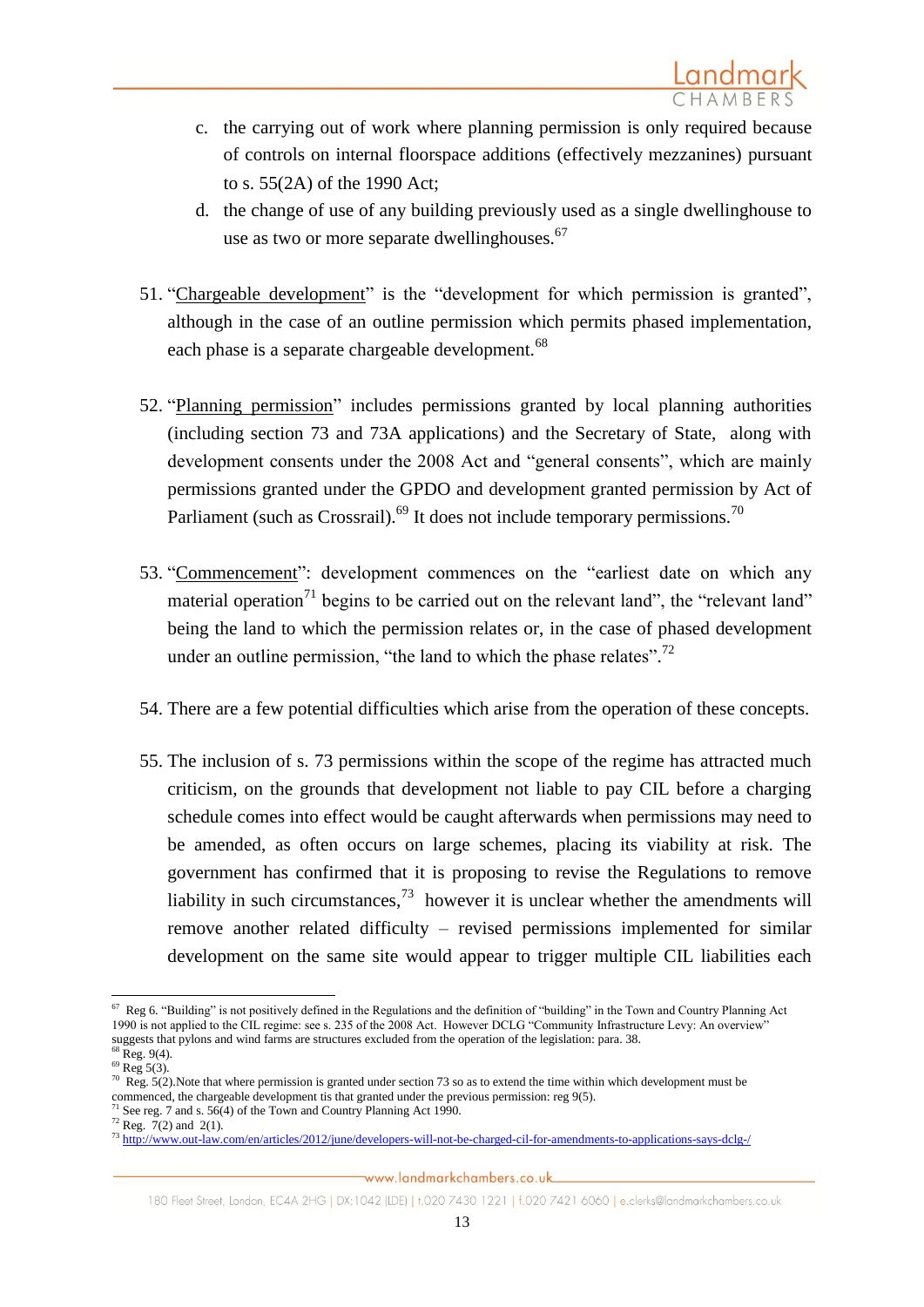time a permission is implemented. There is presently no mechanism for off-setting between these permissions, which could cause problems on schemes where sensible revisions need to be made, even during the lifetime of the project.

- 56. Assessing whether a building is one which people normally go into appears to offer scope for some debate.
- 57. Defining the commencement of development by reference to the earliest date on which any material operation takes place may be regarded as penalising those who take the step of clearing a site to ready it for redevelopment.
- 58. Another difficulty is that the legislation anticipates that outline permissions may involve development taking place in phases, each of which is a separate chargeable development involving calculation of the chargeable amount when final approval is obtained for the last reserved matter associated with that phase. However, the underlying assumption is that development is neither able to nor does actually commence until all reserved matters have been approved. Depending on the circumstances of an individual case, may be possible on terms of any permission to commence before all approvals are forthcoming eg demolition of existing buildings or approval of all reserved matters for some buildings within an overall phase. The legislation does not appear to have considered or made any allowances for such events.

# **How is liability calculated?**

# Time reference

- 59. The amount of any liability for CIL is to be calculated by reference to the time when planning permission "first permits development" as a result of which the levy becomes payable.<sup>74</sup>
- 60. Planning permission "first permits development" on the day permission is granted for that development,<sup>75</sup> although where it has a condition "requiring further approval to

 $\overline{a}$  $74$  S. 208(6).

 $75$  Reg  $8(2)$ .

<sup>180</sup> Fleet Street, London, EC4A 2HG | DX:1042 (LDE) | t.020 7430 1221 | f.020 7421 6060 | e.clerks@landmarkchambers.co.uk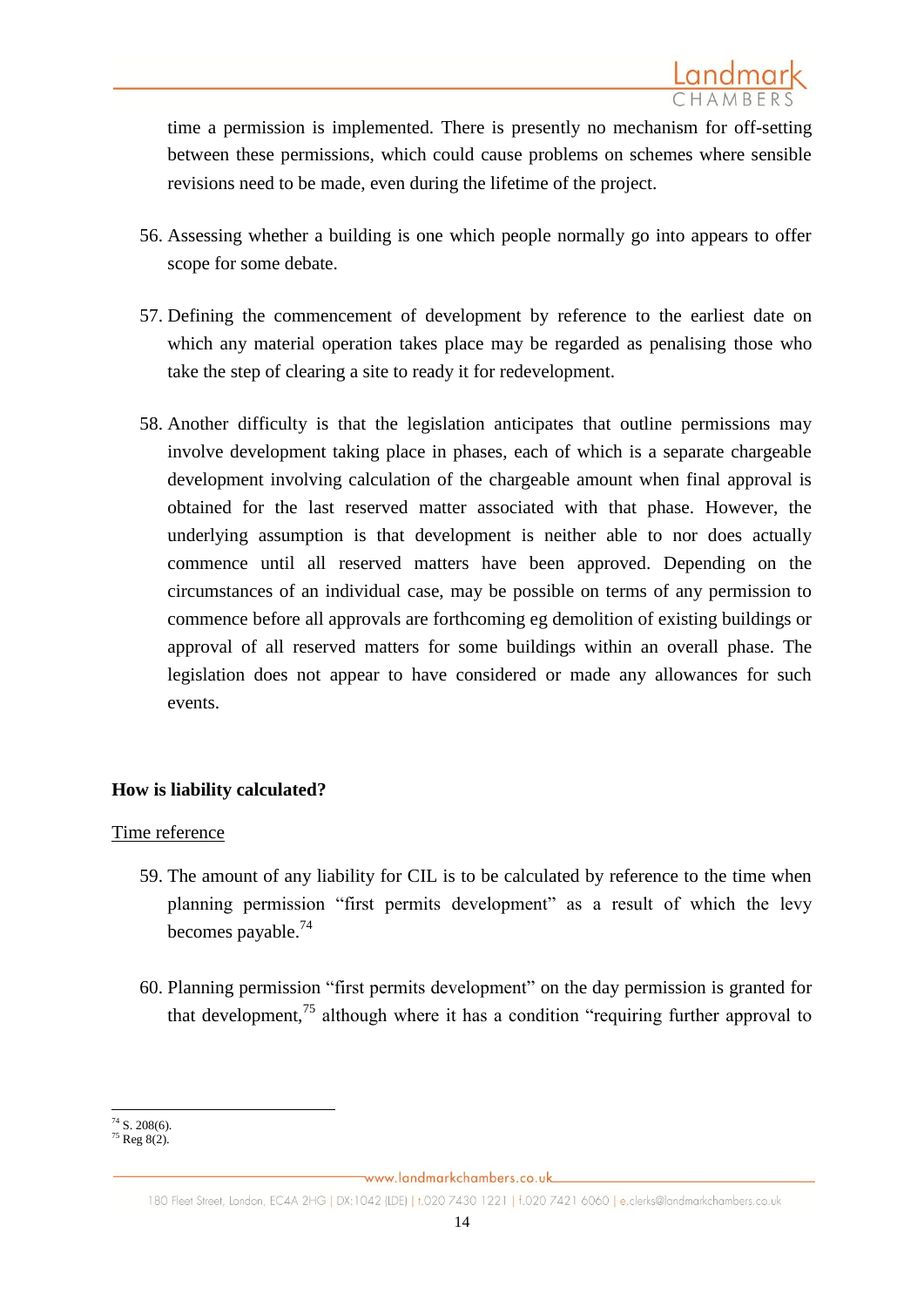

be obtained before development can commence", it first permits development on the day final approval is given.<sup>76</sup>.

61. In the case of an outline permission, the relevant time is the "day of the final approval of the last reserved matter associated with the permission<sup> $277$ </sup> or, where an outline permission permits phased implementation, "on the day of the final approval of the last reserved matter associated with that phase"<sup>78</sup>

### Chargeable amount

- 62. The amount of CIL payable ("the chargeable amount") is the aggregate of CIL that is chargeable at the relevant rate(s), in respect of a "chargeable development". The relevant rates are taken from the charging schedules which are in effect when planning permission first permits the chargeable development.<sup>79</sup>
- 63. The CIL amount is charged in £psm on the net additional increase in floorspace of any given development. New build is only liable for the levy if it has 100 sqm or more of gross internal floorspace or involves the creation of additional dwellings, with an allowance for floorspace in continuous lawful use prior to permission being granted or for buildings that are in lawful use but are to be demolished on completion.
- 64. The charge is to be calculated by reference to a complex formula which essentially involves the multiplication of the relevant rate by the "deemed net area chargeable" at that rate, with an allowance for indexation between the date when the charging schedule took effect and the time when planning permission was granted.<sup>80</sup>
- 65. The "deemed net chargeable area" is also calculated using a formula, which basically allows a deduction for buildings are in lawful use and will become part of the chargeable development, and also for any buildings in lawful use that are to be demolished before completion:
	- a. calculate gross internal area of the part of the chargeable development that is chargeable at the relevant rate [C];

**<sup>.</sup>**  $76$  Reg 8(6).

<sup>&</sup>lt;sup>77</sup> Reg. 8(3).<br><sup>78</sup> Reg 8(5). See reg. 8(7) for the position in relation to general consents.

 $79$  Reg 40 generally.

 $80$  Reg 40(5). Indexation is the national All-in Tender Price Index or, if it ceases to be published, the RPI: reg. 40(7)-(8).

<sup>180</sup> Fleet Street, London, EC4A 2HG | DX:1042 (LDE) | t.020 7430 1221 | f.020 7421 6060 | e.clerks@landmarkchambers.co.uk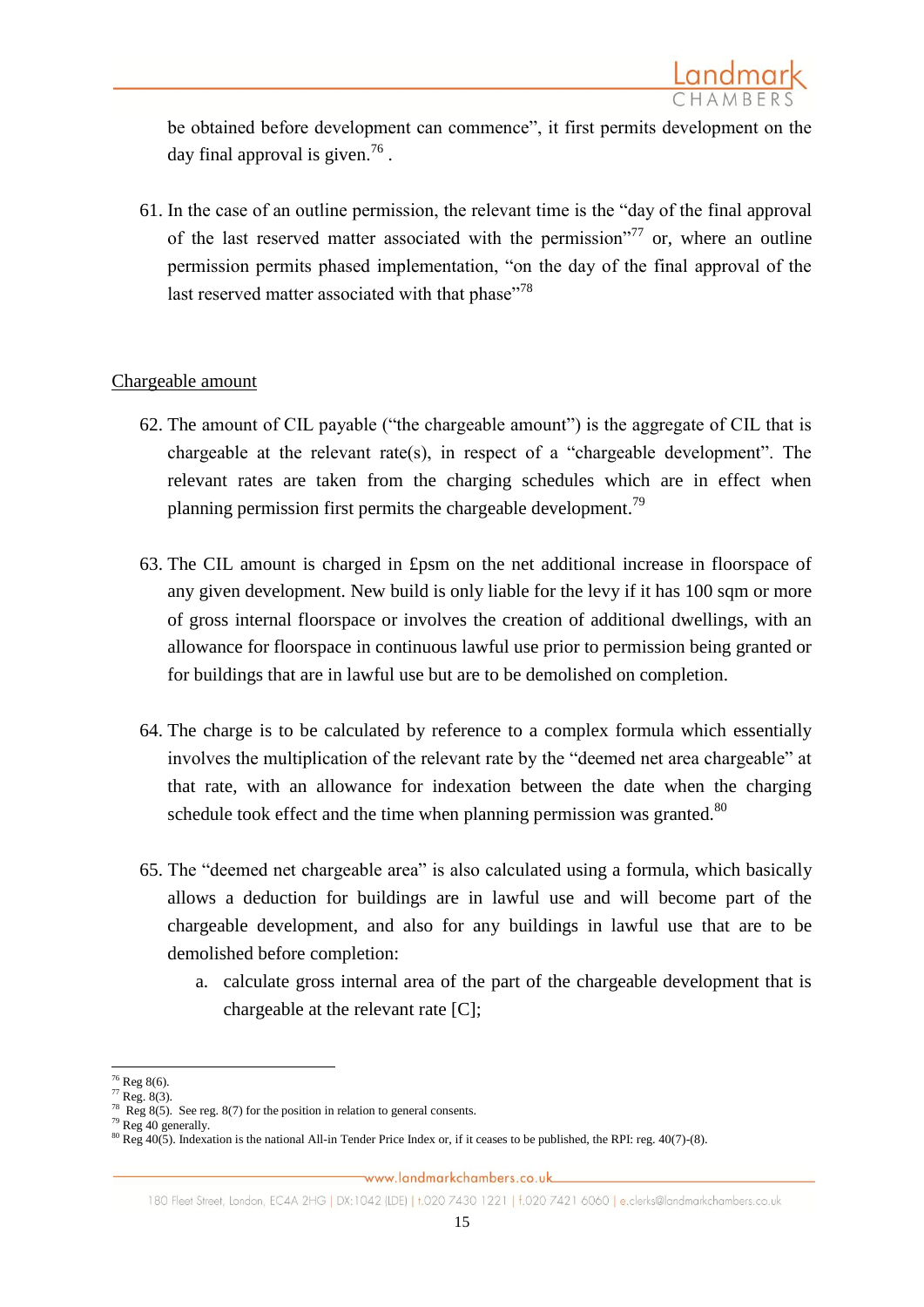- b. subtract the aggregate gross internal area of all buildings (excluding any new build) on completion of the chargeable development which:
	- i. are in lawful use when planning permission first permits the chargeable development;
	- ii. will be part of the chargeable development upon completion; and
	- iii. will be chargeable at the relevant rate;
- c. multiply the resulting figure [CR] by the difference between:
	- i. the gross internal area of the chargeable development [C] ; and
	- ii. the aggregate gross internal area of all buildings which were in lawful use when planning permission first permitted the chargeable development and are to be demolished before completion [E];
- d. divide that figure [CR x (C-E)] by the gross internal area of the chargeable development.
- 66. When calculating the charge, similar allowances are made to those which apply when assessing whether development attracts liability in the first place. Thus for calculation purposes a building does not include a building into which people "do not normally go", or "go only intermittently for the purpose of maintaining or inspecting machinery" or "for which planning permission was granted for a limited period".<sup>81</sup> "new build" is new buildings and enlargements to existing buildings. $82$
- 67. A building is "in use" if "a part of that building has been in use for a continuous period of at least six months within the period of 12 months ending on the day planning permission first permits the chargeable development".<sup>83</sup>
- 68. Note that where the collecting authority does not have sufficient information or information of sufficient quality, to establish gross internal area of whether building is in lawful use, it may deem the gross internal area to be zero.<sup>84</sup> Where an amount is less than £50 the chargeable mount is deemed to be zero. $85$

**<sup>.</sup>**  $81$  Reg 40(11).

 $82$  Reg. 40(12).<br>  $83$  Reg 40(10).

 $84$  Reg.  $40(9)$ .

 $85$  Reg.  $40(3)$ .

<sup>180</sup> Fleet Street, London, EC4A 2HG | DX:1042 (LDE) | t.020 7430 1221 | f.020 7421 6060 | e.clerks@landmarkchambers.co.uk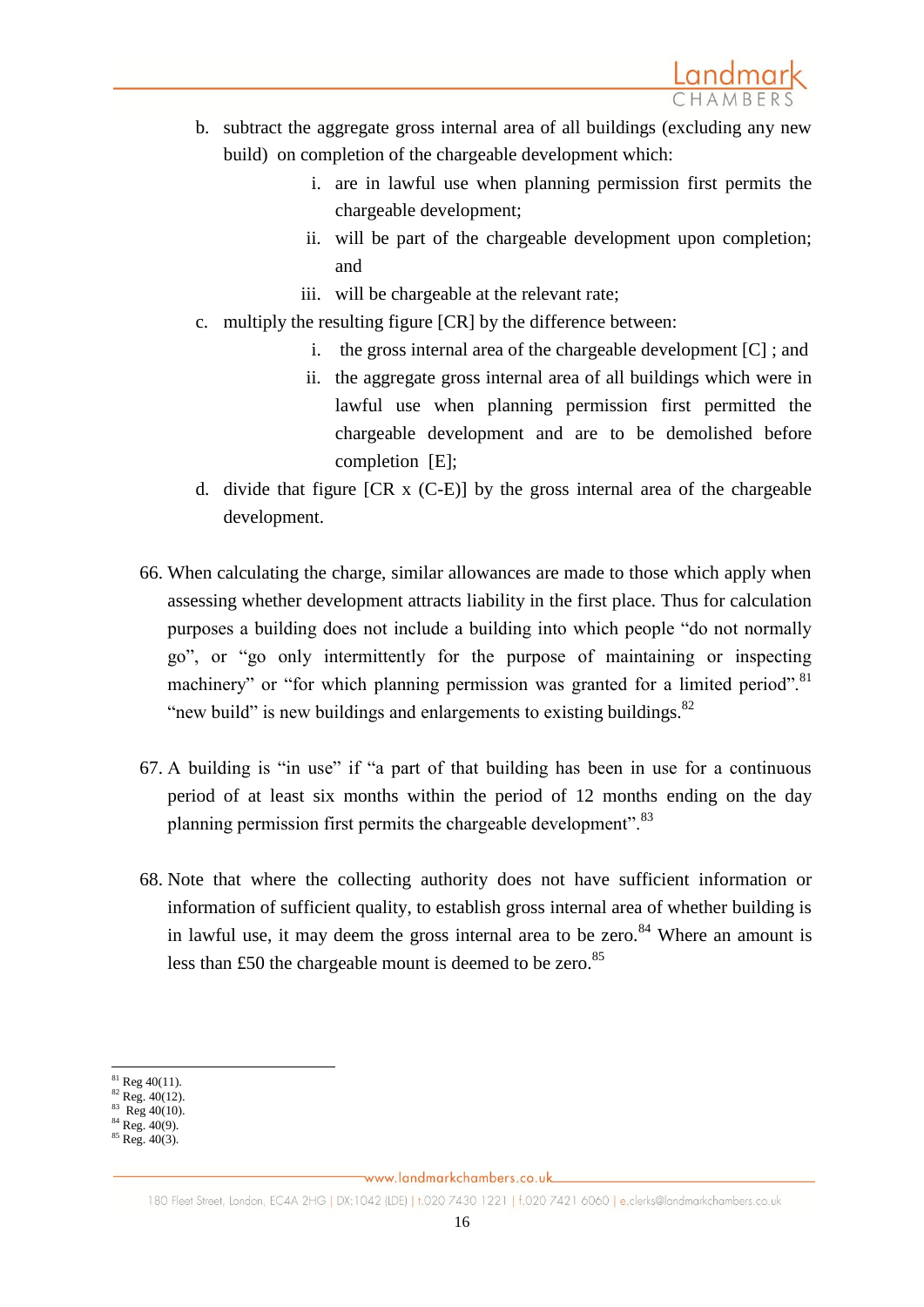- 69. It is understood that national planning application forms will be amended by the government to require further floor area information to be made available, however until this occurs Councils may wish to supplement their forms to request the necessary floorspace information.
- 70. In summary, when an application is received by an authority, development control officers will have to ask whether:
	- a. there are any existing buildings on the site in lawful use;
	- b. any aspect of the application involves building works adding a new floor area;
	- c. any aspect of the application involves demolition of existing buildings in lawful use;
	- d. the building works apply to a building that people do not normally go into or only go for routine maintenance;
	- e. the application provides information for existing and proposed gross internal floor area;
	- f. if the application is not for one or more dwellings, whether the gross internal floor area of new building work is less than 100sqm.
- 71. There are a few other areas of uncertainty associated with this methodology, beyond those identified earlier which may also apply here.
- 72. Whilst "in use" is defined to mean "a continuous period of at least 6 months within the period of 12 months ending on the day planning permission first permits development", there is no explanation of what is "lawful". It seems at least arguable that any use which is lawful under the planning legislation would qualify, although the relationship between the factual occupation anticipated by the definition of "in use" and the potential for lawful uses to be dormant may require further elaboration. The uncertainty may encourage developers to test mechanisms for minimal occupation to limit CIL liability.
- 73. Where only part of the building has been in use, there is nothing to indicate whether or if so how the size or proportion of the part occupied should be taken into account.
- 74. Beyond identifying that gross internal area must be measured in square metres, there appears to be no explanation of how the measurement is actually to take place, in which case reliance will probably be placed on professional good practice codes.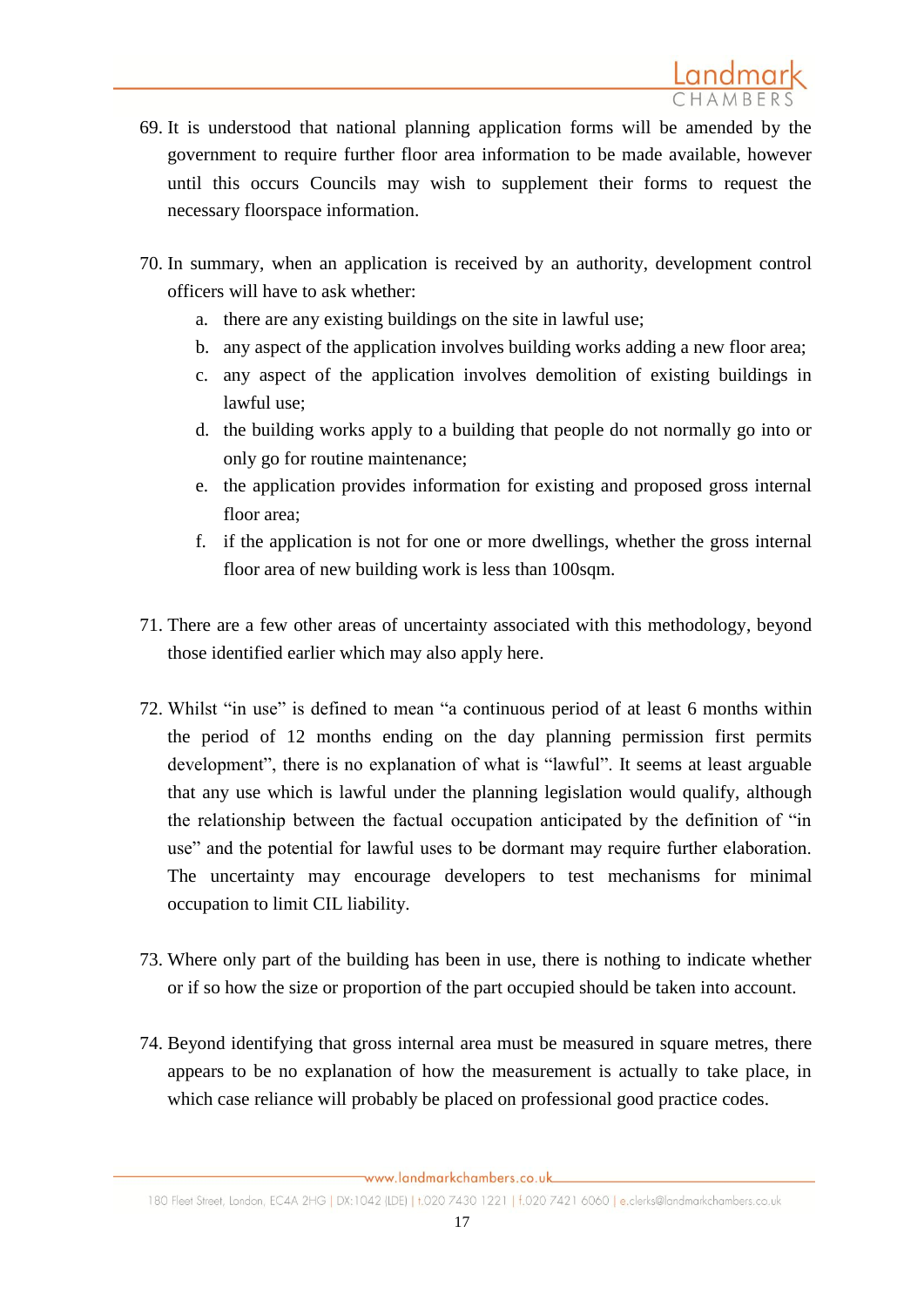- 75. Further, CIL applies to permissions issued on or after the day there is a charging schedule in force, $86$  such that there may be some applications which were submitted before the regime comes into force and remain undecided. In such a case the authority will need to seek relevant information on floorspace etc, although in cases where information cannot reasonably be obtained, the new floorspace could be deemed to be zero. $87$  There may also be unsigned s. 106 agreements which developers will want to sign before a charging schedule takes effect, given the potential to be faced with a higher CIL charge. Whilst authorities may be content for unfinalised agreements to be overtaken by CIL, the reality is that they may well be faced with significant administrative issues when large numbers of developers put them pressure under pressure to sign agreements in a short period of time if the process is not managed in advance.
- 76. Reference is made above to the possible difficulties associated with the relationship between fixing liability and the commencement of multi-phased development. When calculating liability, it may be that there has to be an assumed worst case CIL payment for the entire phase subject to any overpayment provisions being engaged<sup>88</sup> when the actual CIL charge is known following final approval of the final reserved matter.

# **How is CIL collected?**<sup>89</sup>

- 77. The "collecting authority" will in most cases be the charging authority, but in London the boroughs will collect the levy on behalf of the Mayor. $90$
- 78. In summary, the process is as follows:
	- a. details of planning permissions are shared between charging and collecting authorities (or teams within authorities) to determine whether development is chargeable;
	- b. where permission is granted by general consent, a notice of chargeable development from the developer or landowner is submitted;

<sup>1</sup> <sup>86</sup> Reg. 128(1).

 $87$  Reg 40(9).

 $88 \text{ Reg. } 75.$ 

<sup>&</sup>lt;sup>89</sup> See generally DCLG "Community Infrastructure Levy – collection and enforcement".

 $90\text{ Reg. }10(3)$ . The Homes and Communities Agency, urban development corporations and enterprise zone authorities can also be collecting authorities where they grant permission, if the relevant charging authority agrees: reg. 10(6).

<sup>180</sup> Fleet Street, London, EC4A 2HG | DX:1042 (LDE) | t.020 7430 1221 | f.020 7421 6060 | e.clerks@landmarkchambers.co.uk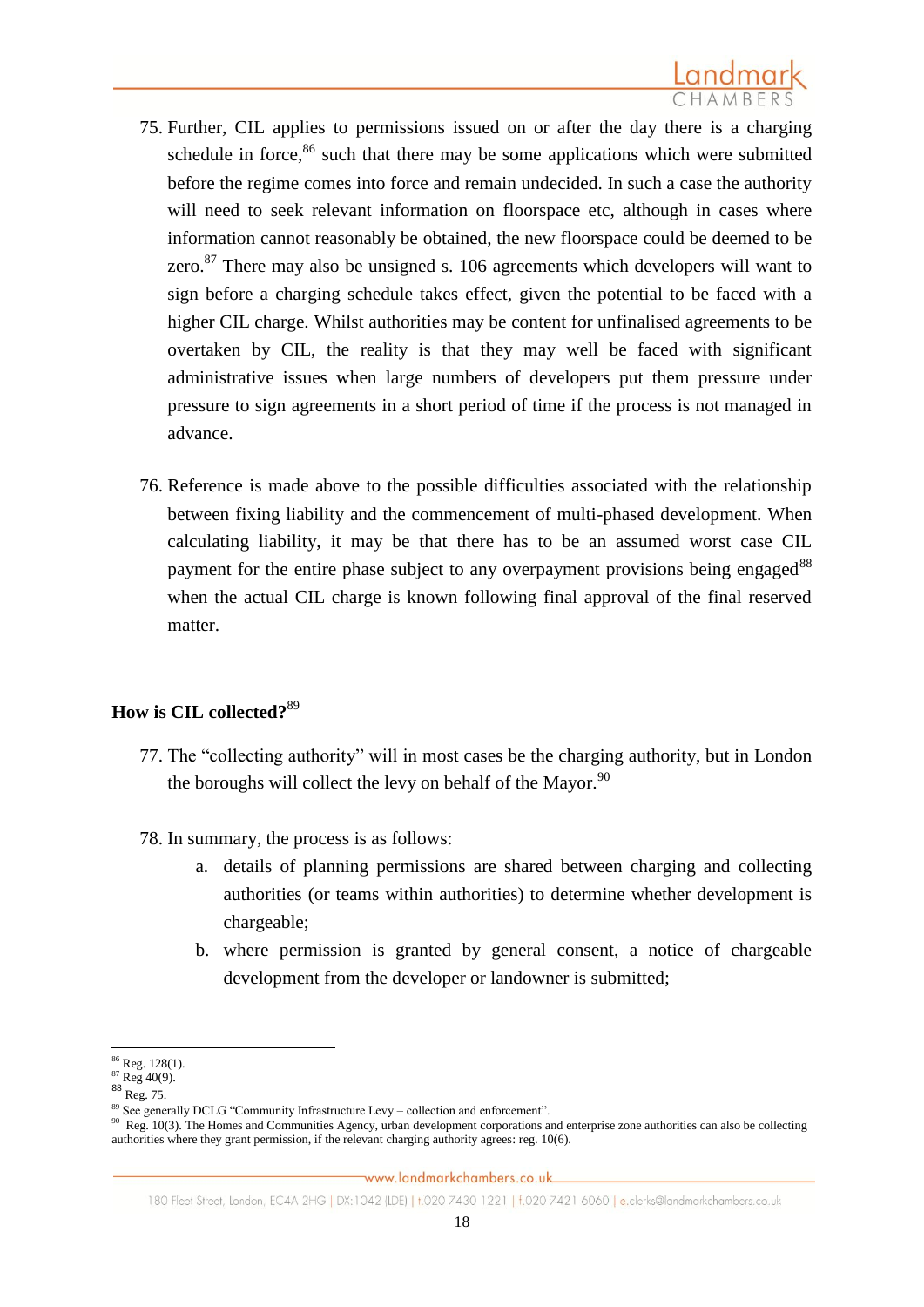

- c. where permission is granted specifically or by way of general consent, the collecting authority will expect to receive an assumption of liability notice from the developer or landowner;
- d. collecting authority issues a liability notice;
- e. if liability has been assumed, the relevant person will submit a commencement notice setting out when development will start;
- f. collecting authority issues a demand notice;
- g. developer follows payment procedure;
- h. collecting authority issues a receipt for payments.
- 79. Further details appear below.<sup>91</sup>
- 80. When a local planning authority grants permission for what it considers to be chargeable development, it must pass details to the collecting authority within 14 days.<sup>92</sup> In most cases this will be an internal procedure.
- 81. The collecting authority must issue a "liability notice" as soon as practicable after a planning permission first permits development.<sup>93</sup>
- 82. It must be on a form issued by the Secretary of State (or a form to substantially the same effect) and contained prescribed information<sup>94</sup> including a description of the chargeable development, the amount and any relevant relief.
- 83. It must be served on the applicant for planning permission (or any subsequent approval),<sup>95</sup> anyone who has assumed liability and each person known to be an owner of the relevant land.<sup>96</sup>
- 84. Liability notices must be revised if relief changes or a new instalment policy is issued. $97$  A notice ceases to have effect if CIL is fully paid or if liability would no longer arise.<sup>98</sup>

1

<sup>&</sup>lt;sup>91</sup> For the position with general consents see reg.s 64 and 64A. Liability does not arise if development is commenced before 6 April 2013: reg. 128(2).

 $^{2}$  Reg.s 77-8.

 $93$  Reg. 65)(1).

 $94$  Reg. 65(2).

<sup>&</sup>lt;sup>95</sup> Reg. 65(3), (12) – or in the case of a general consent the person who submits a notice of chargeable development. For provisions relating to the submission of notices for chargeable development in relation to general consents, see reg. 64; see too reg 64A.

 $6$  Reg. 65.3).

 $97$  Reg. 65(4). 98 Reg. 65(9), (10).

<sup>180</sup> Fleet Street, London, EC4A 2HG | DX:1042 (LDE) | t.020 7430 1221 | f.020 7421 6060 | e.clerks@landmarkchambers.co.uk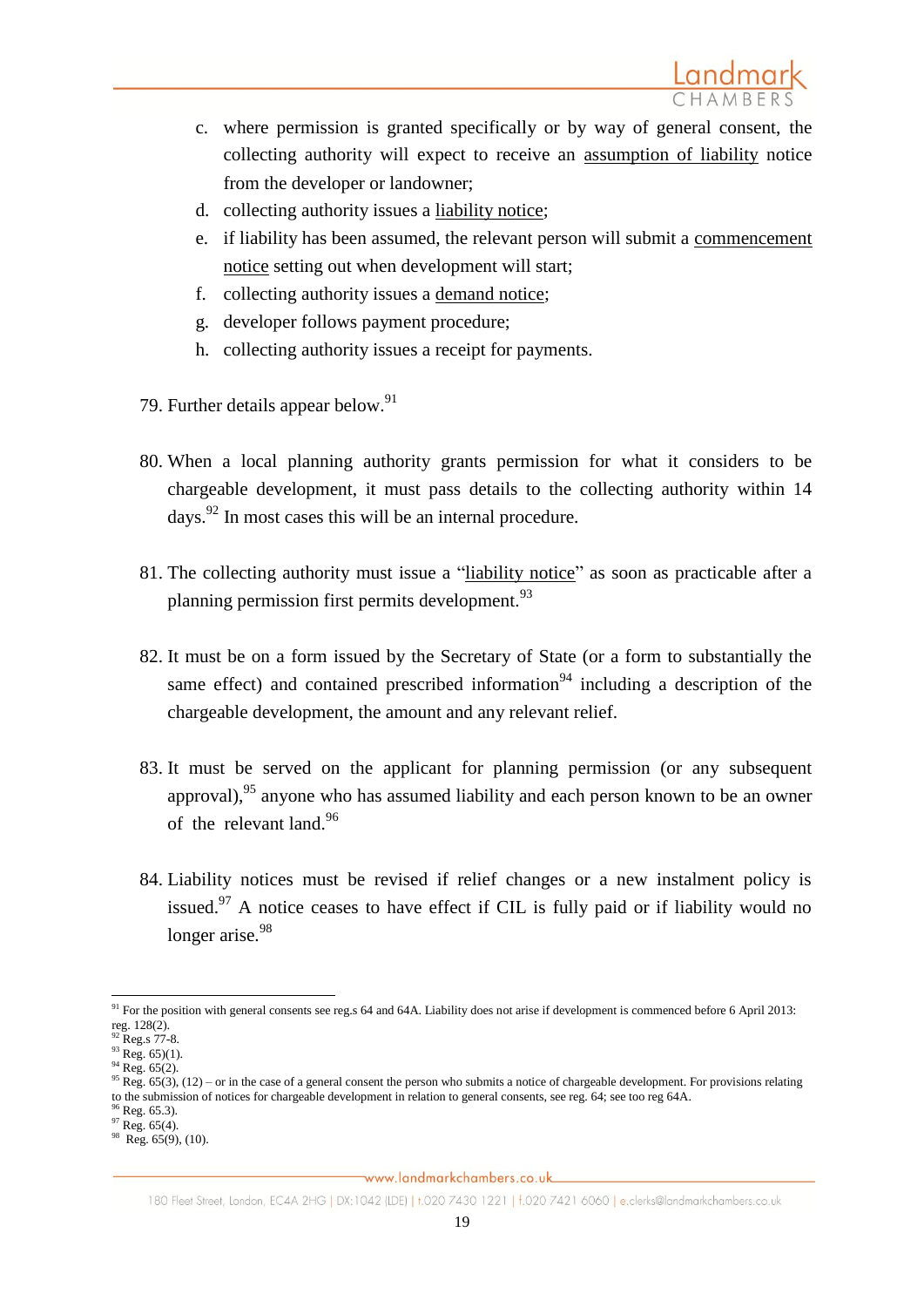- 85. A "commencement notice" must be submitted to the authority no later than the day before the day on which the chargeable development is to be commenced.<sup>99</sup> This effectively acts as the trigger for the authority to issue a demand notice (see below). The commencement notice must be submitted on form published by the Secretary of State (or a form to substantially the same effect) and contain prescribed information including the intended commencement date of the chargeable development.<sup>100</sup> The person submitting must serve a copy on each person known to be an owner of the  $land.<sup>101</sup>$
- 86. If no commencement notice is received, or the authority has reason to believe that it was commenced before the intended commencement date, the authority must determine the day when chargeable development was commenced.<sup>102</sup>
- 87. If development is commenced without planning permission, it may be enforced against, such that the unlawful development is removed (in which case no CIL will apply), it may considered that it is not expedient to take action (probably unusual in CIL cases, but no CIL would apply), or planning permission is granted retrospectively, possibly on appeal, (in which case CIL becomes payable on the date of the permission).
- 88. The authority must serve a "demand notice" on each person liable to pay CIL.<sup>103</sup> It must be on a form issued by the Secretary of State (or a form to substantially the same effect) and contain prescribed information including the intended or deemed commencement date and the amount payable.<sup>104</sup>
- 89. A person served with a demand notice may request the collecting authority to make a declaration that he is not required to pay until works which are part of the chargeable development are commenced on land in which he has a material interest.<sup>105</sup> A declaration must be made if the authority is satisfied that liability arose because of

**.** 

 $99$  Reg. 67(1).

 $100$  Reg. 67(2).

 $101$  Reg. 67(3).  $102$  Reg. 68.

 $^{103}$  Reg. 69(1).

 $104$  Reg. 69(2).

 $^{105}$  Reg 69A(1)-(2).

<sup>180</sup> Fleet Street, London, EC4A 2HG | DX:1042 (LDE) | t.020 7430 1221 | f.020 7421 6060 | e.clerks@landmarkchambers.co.uk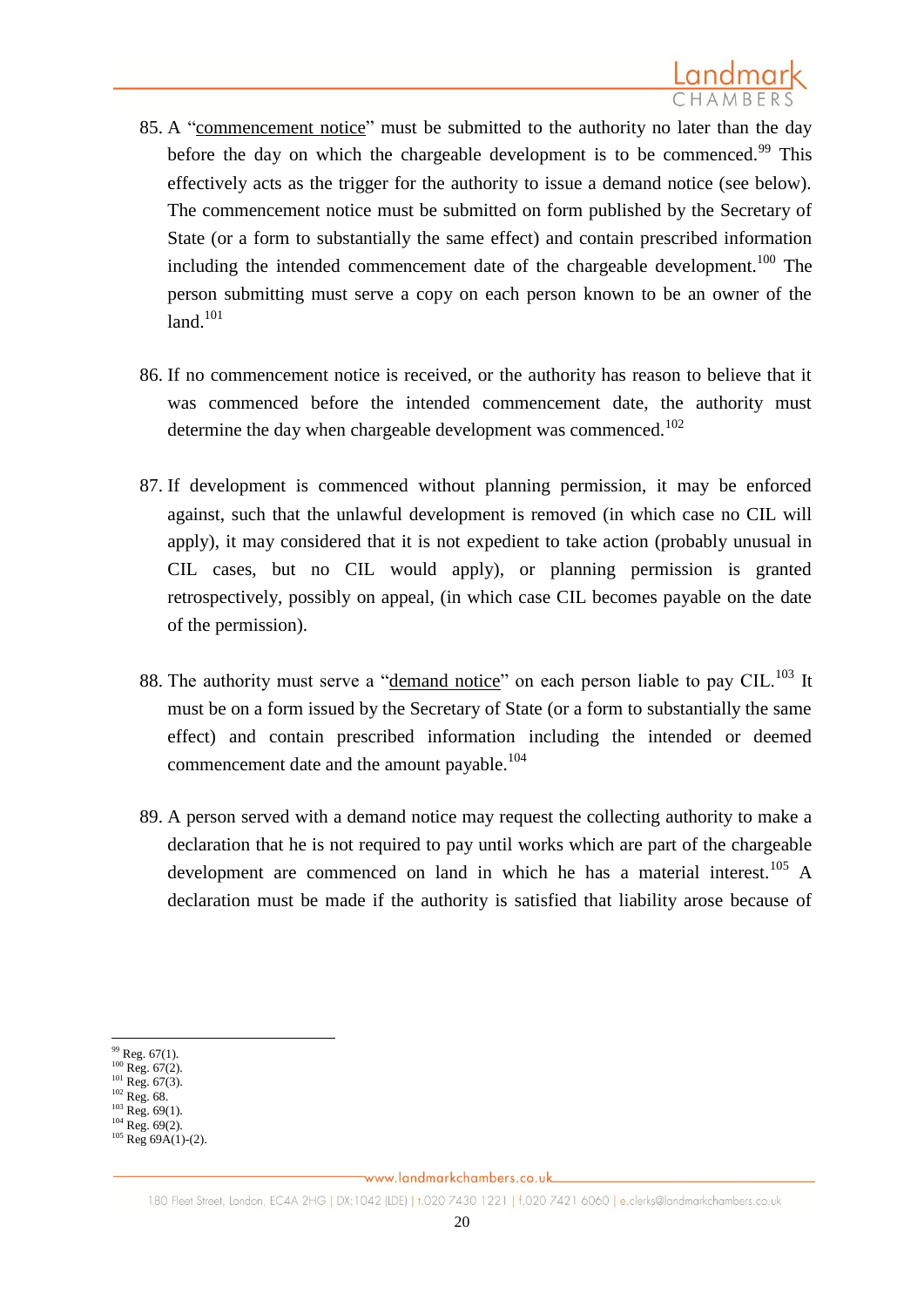apportionment, $106$  no work has commenced on the land, there has been no agreement to commence or transfer the land and it is reasonable to suspend payment.<sup>107</sup>

## **When must CIL be paid?**

- 90. CIL is due in full when development is commenced in accordance with the permission, unless an authority has a policy in place or, if there is no policy, where someone has assumed responsibility. The process works as follows.
- 91. An authority may publish policy relating to the payment of CIL in instalments.<sup>108</sup> After the commencement notice the money is then payable in accordance with that policy.<sup>109</sup> In London, where a charge is made by either a borough alone, or the borough and the Mayor, and the borough has issued a policy, payments are made in accordance with that policy; but where it has not issued a policy, payments are to be made in accordance with any policy of the Mayor. $110$
- 92. In all other cases where liability has been assumed, payment is due at the end of 60 days beginning with the intended commencement date for the chargeable development.<sup>111</sup> Where the money is not paid when due the authority must send a copy of the demand notice to each owner of the relevant land. $112$
- 93. Where nobody has assumed liability, payment is due in full on the intended commencement date if the authority has received a commencement notice $113$  or, if the authority has determined a deemed commencement, on the deemed commencement date $^{114}$
- 94. In London, boroughs collect Mayoral CIL. Money must be returned to TfL, minus administrative expenses, at the end of each financial quarter.<sup>115</sup>

**<sup>.</sup>** <sup>106</sup> Either under the default liability provisions (where no-one assumes liability before development is commenced) or the "default of liability" provisions where the authority has been unable to recover CIL from someone who is liable and it is apportioned amongst the material interests in the relevant land.

 $107$  Reg. 69A(3).

<sup>108</sup> Reg. 69B.

 $109$  Reg. 69B and 70(5).

 $^{110}$  Reg. 70(3)-(5).  $^{111}$  Reg. 70(7).

<sup>112</sup> Reg. 70(8).

 $^{113}$  Reg. 71(1).

 $114$  Reg 71(2).

<sup>&</sup>lt;sup>115</sup> Reg. 76.

<sup>180</sup> Fleet Street, London, EC4A 2HG | DX:1042 (LDE) | t.020 7430 1221 | f.020 7421 6060 | e.clerks@landmarkchambers.co.uk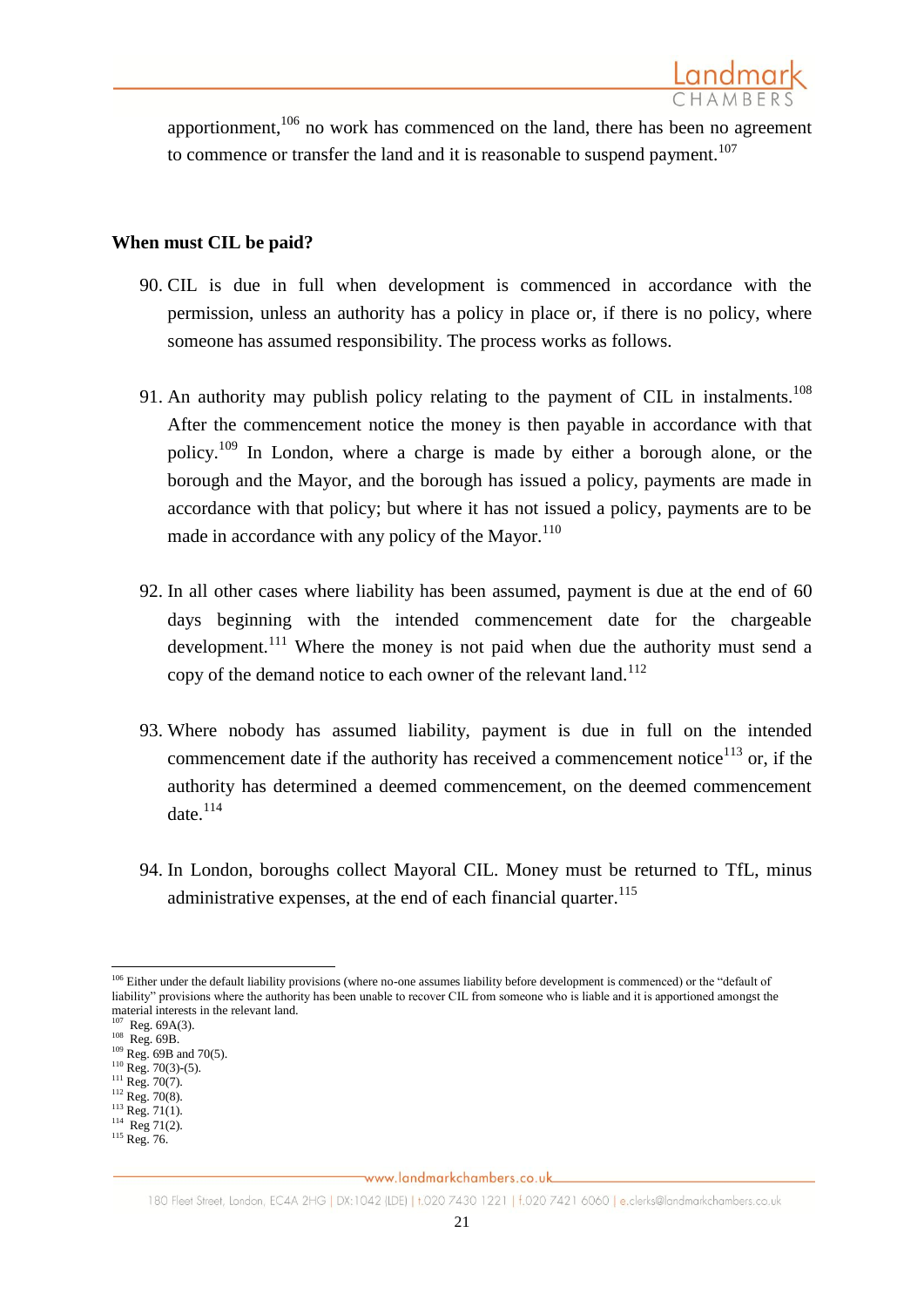

95. There may be cases, probably unusual, where it will be more desirable for the authority to receive land instead of money, for instance where the most suitable land for infrastructure is within the ownership of the party liable for the payment of the levy. Therefore, authorities may accept land transfers as payments in kind, but only if this is done with the intention of using the land to provide, or facilitate the provision of, infrastructure to support development in the area. Thus payment can be received in kind<sup>116</sup> by way of a "land payment". The CIL paid is an amount equal to the value of the acquired land,  $117$  which must be determined by an independent person according to sale on the open market. $118$  The authority must "aim to ensure" that acquired land is used for a "relevant purpose" that is to provide or facilitate in any way the provision of infrastructure to support the development of the authority's area.<sup>119</sup> A land payment must not be accepted unless the land is acquired by the authority or by a person nominated by the authority with that person's agreement (who the authority must be satisfied intends to use the land for a relevant purpose). An agreement to make the land payment must be entered into before the development is commenced.<sup>120</sup> Payments in kind must be provided to the same timescales as cash payments.<sup>121</sup> If the land is not used for a relevant purpose, the charging authority must deem an appropriate cash amount held by it to be CIL, according to a defined formula.<sup>122</sup>

#### **What about exemptions and relief?**

- 96. Provisions relating to exemptions and relief are complex and what appears below is only a brief overview.
- 97. Minor development: liability does not arise where the "gross internal area of new build on the relevant land will be less than 100 sqm<sup>", 123</sup> except where the development comprises 1 or more dwellings.<sup>124</sup>
- 98. Charities: exemptions: charitable landowners will be exempt from liability where their portion of the development is used for charitable purposes. Thus charitable

- $^{122}$  Reg. 73(9)-(10).
- $^{123}$  Reg. 42(1).  $124$  Reg.  $42(2)$ .

 $\overline{a}$  $116$  Reg. 73.

 $^{117}$  Reg. 73(3)

 $118$  Reg 73(11).  $\frac{119}{119}$  Reg. 73(5), (13).

 $^{120}$  Reg. 73(6), (8).

<sup>&</sup>lt;sup>121</sup> Reg. 74(2).

www.landmarkchambers.co.uk

<sup>180</sup> Fleet Street, London, EC4A 2HG | DX:1042 (LDE) | t.020 7430 1221 | f.020 7421 6060 | e.clerks@landmarkchambers.co.uk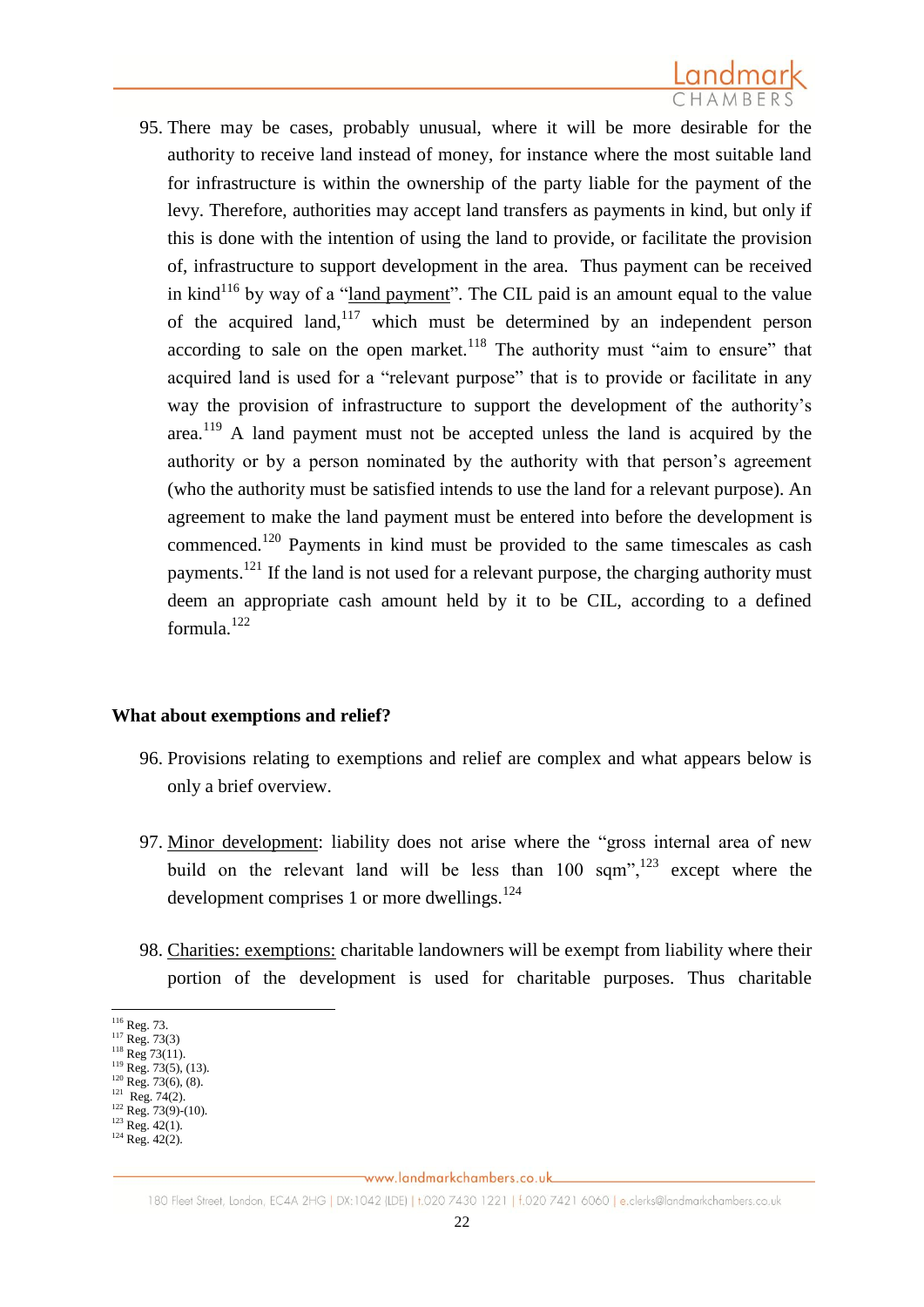institutions owning material interests in the relevant land are exempt if the chargeable development will be used wholly or mainly for charitable purposes, unless the used part of the development is not occupied by or under the control of a charitable institution, or the material interest is jointly owned by a person who is not a charitable institution, or an exemption would amount to state aid.<sup>125</sup>

- 99. Charities: relief: a charging authority can also choose to offer discretionary relief to a charity landowner where the greater part of the chargeable development will be held as an investment from which the profit are applied for charitable purposes<sup>126</sup> relief is not available if the material interest is jointly owned with a person who is not a charitable institution or occupation is intended to be for trading activities other than the sale of goods donated to the charity. Relief may not be granted if the authority is satisfied that it would constitute notifiable state aid which must be approved by the European Commission.
- 100. Where a charging authority wishes to make discretionary relief available it must comply with notification requirements including the publication of a document setting out its policy on relief.<sup>127</sup> Claims for relief must be received before the commencement of the chargeable development to which the claim relates.<sup>128</sup>
- 101.Relief is withdrawn is withdrawn if a "disqualifying event" (a cessation in eligibility, or transfer or reversion of a relevant interest to someone who is not eligible).<sup>129</sup>
- 102.Social housing relief: a chargeable development which comprises or is to comprise "qualifying dwellings" in whole or in part is eligible for relief. Qualifying dwellings are let by a registered provider of social housing, registered social landlord or a local housing authority under specified tenancies;<sup>130</sup> and a range of other conditions are all met, including occupation in accordance with shared ownership arrangements under the Housing and Regeneration Act 2008, the premium paid on the grant of a lease does not exceed 75% of the market value, the annual rent payable is not more than 3% of the value of the unsold interest and in any given year the rent does not increase more than  $0.5\%$  beyond RPI<sup>131</sup> the "qualifying amount" for any relief is calculated according to a specified and complex formula which is intended to apply the relevant

**<sup>.</sup>** <sup>125</sup> Reg 43.

 $126$  Reg. 44.

<sup>&</sup>lt;sup>127</sup> See reg 46.

<sup>&</sup>lt;sup>128</sup> See reg. 47 for the wider procedure for making claims.

<sup>129</sup> See reg. 48.

 $130$  Reg. 49.

<sup>131</sup> Reg. 49.

<sup>180</sup> Fleet Street, London, EC4A 2HG | DX:1042 (LDE) | t.020 7430 1221 | f.020 7421 6060 | e.clerks@landmarkchambers.co.uk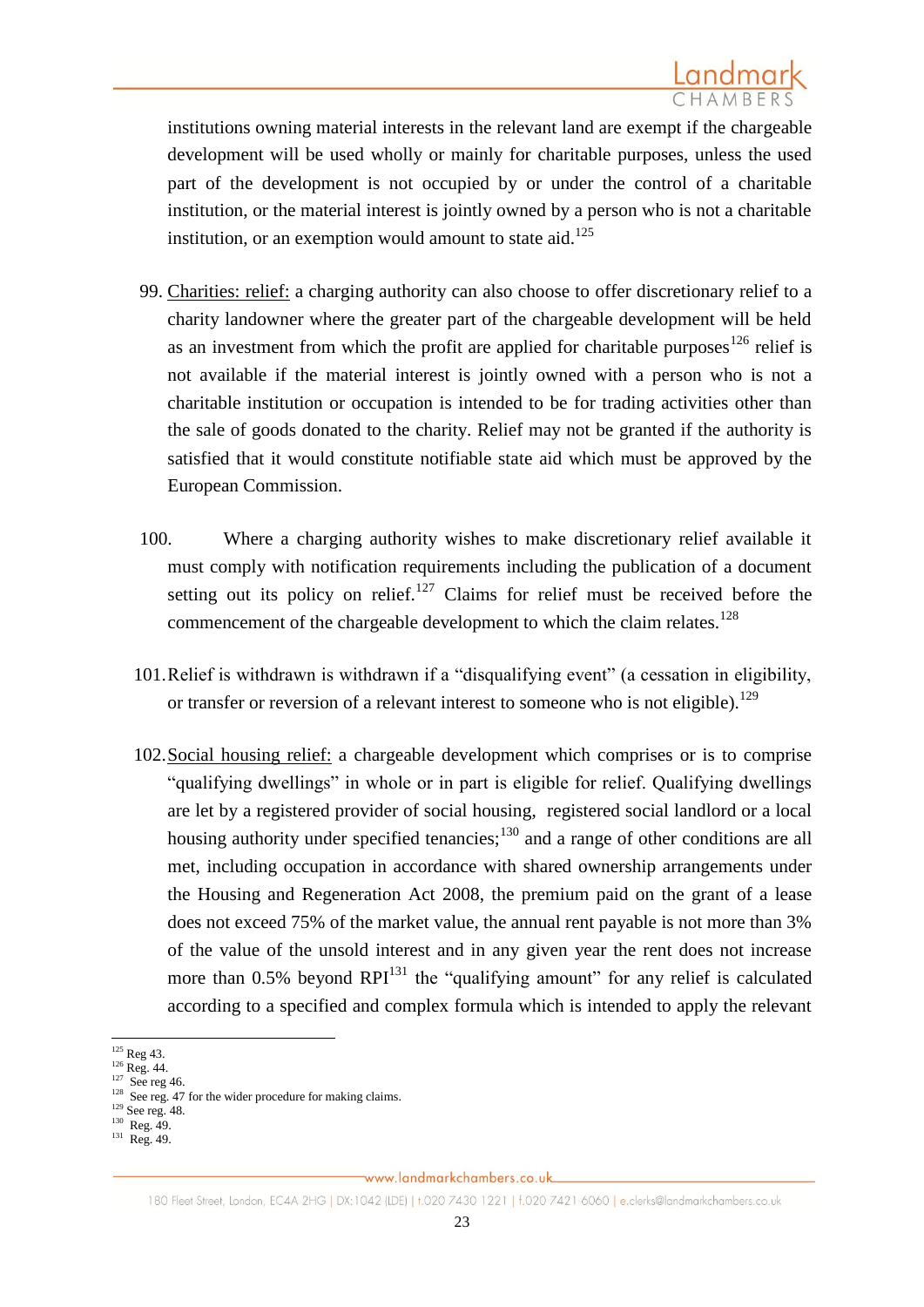rate to the net internal area of the development devoted to qualifying dwellings, with allowances again made for buildings that are in lawful use when planning permission first permits development, or are to be demolished on completion.<sup>132</sup>

- 103.Claimants must have assumed liability and be an owner of the relevant land. Claims must be received before the commencement of development.<sup>133</sup> Provision is made for relief to be deemed to apply to transferees of land on which qualifying dwellings would be located<sup>134</sup> and for the withdrawal of relief where qualifying dwellings cease to be such.<sup>135</sup> To ensure that relief from the levy is not used to avoid proper liability for the levy, any relief must be repaid, by way of "clawback", if the development no longer qualifies for the relief granted within a period of 7 years from commencement of the chargeable development.<sup>136</sup>
- 104.Exceptional circumstances relief: a charging authority may grant relief from CIL liability on a chargeable development if it appears that there are exceptional circumstances and it considers it expedient to do so. It can only do so where it has made such relief available in its area, a s. 106 obligation has been entered into in respect of the development, the cost of complying with the obligation is greater than the chargeable amount that is payable and requiring payment of CIL would have an unacceptable impact on the economic viability of the development. The authority must also be satisfied that it would not constitute a notifiable state aid which the European Commission must approve.<sup>137</sup> An authority wishing to make relief for exceptional circumstances available in its area must publish and make available for inspection a statement giving notice of its availability.<sup>138</sup>
- 105.Relief for exceptional circumstances must be claimed by an owner of a material interest in the relevant land and made on a form published by the Secretary of State (or a form to substantially the same effect), containing prescribed information,  $139$ including an assessment carried out by an independent person (appointed by the claimant with the agreement of the charging authority) of the economic viability of the development and an explanation of why the payment of the chargeable amount would have an unacceptable impact on its viability. Where there is more than one

 $\frac{132}{132}$  Reg. 50.<br> $\frac{133}{2}$  See reg. 51 generally.

 $134$  Reg. 52.

 $^{135}$  Reg. 53.

 $^{136}$  Reg. 53 and 2(1).

<sup>&</sup>lt;sup>137</sup> Reg. 55. <sup>138</sup> Reg. 56.

 $139$  Reg. 57.

<sup>180</sup> Fleet Street, London, EC4A 2HG | DX:1042 (LDE) | t.020 7430 1221 | f.020 7421 6060 | e.clerks@landmarkchambers.co.uk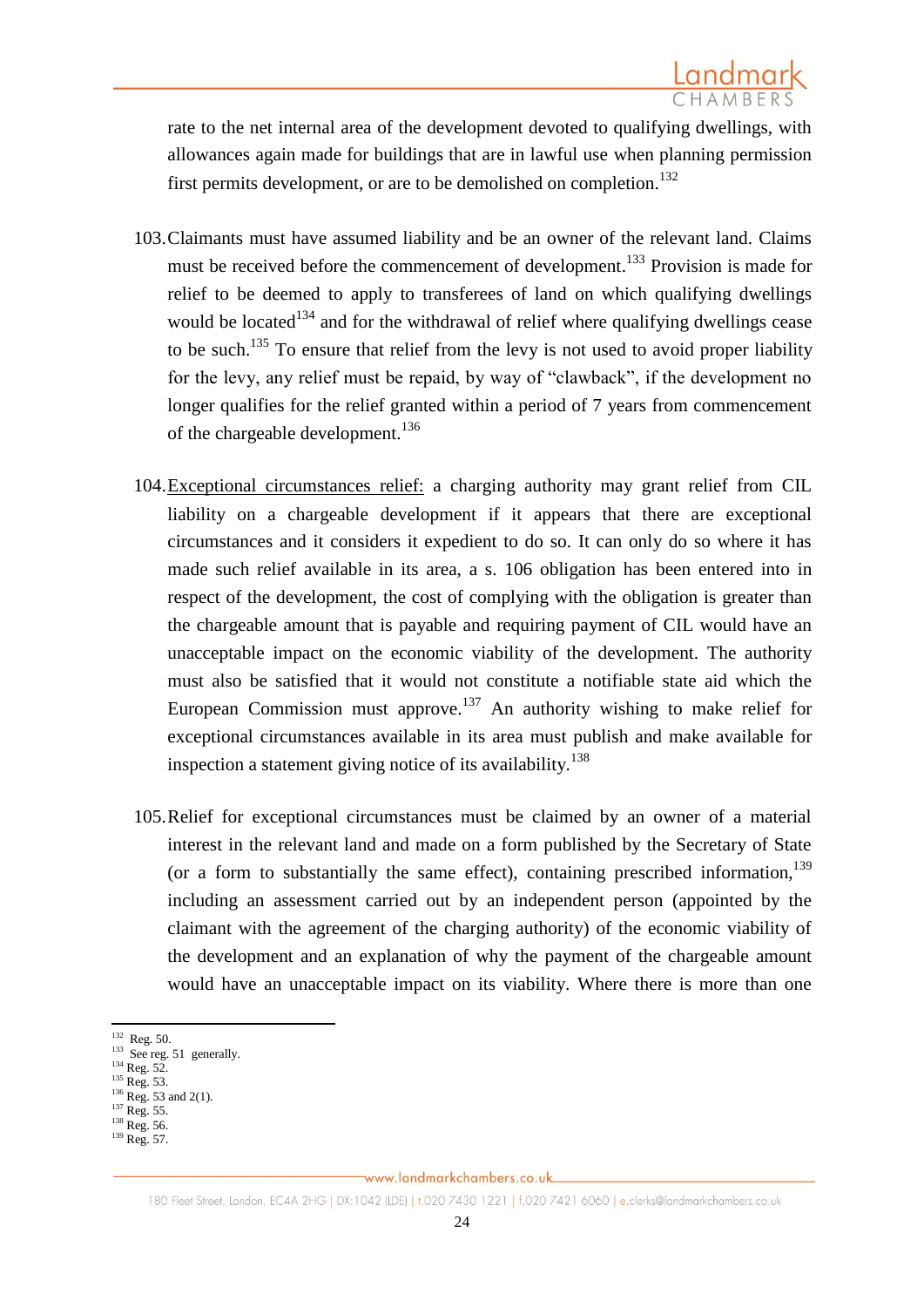material interest in the relevant land, there must also be an apportionment assessment. Exceptional circumstances relief is no longer eligible if, before the chargeable development is commenced, charitable or social housing relief is granted in respect of the development, an owner of a material interest makes a material disposal of his interest.

- 106.The Mayor cannot grant such relief unless a claim is referred to him by a London borough.<sup>140</sup> This assumes that the Mayor has made relief available, and either the borough has not made relief or considers that despite the relief it proposes to grant, requiring payment of CIL would still have an unacceptable impact on viability.<sup>141</sup>
- 107.It appears that there is nothing to prevent the necessary policies from being drafted at fairly short notice and authorities wanting to keep the implementation of the new regime as simple as possible may consider it prudent to wait until experience suggests that a policy is necessary. It is not entirely clear at this stage how many charities will engage in new build which would be liable to CIL in the first place.

### **What can CIL be spent on?**

- 108.CIL must be applied to funding infrastructure to support the development of the charging authority's area.<sup>142</sup> This will involve the "provision, improvement, replacement, operation or maintenance of infrastructure".<sup>143</sup> Guidance indicates that authorities may spend their levy monies on projects that are different to those identified during the rate-setting process. $144$
- 109.Infrastructure "includes roads and other transport facilities, flood defences, schools and other educational facilities, medical facilities, sporting and recreation facilities and open spaces.<sup>145</sup> Note there is no absolute definition.
- 110.CIL applied by the Mayor must be applied to funding roads or other transport facilities (including Crossrail).<sup>146</sup>

**.** 

 $140$  See reg. 55(4) and 58(3).

 $^{141}$  See reg. 58.

 $^{142}$  Reg. 59(1).  $143$  S. 216(2).

<sup>&</sup>lt;sup>144</sup> DCLG "Community Infrastructure Levy: An overview", para. 24.

 $145$  S. 216(2). <sup>146</sup> Reg. 59(2). An authority may use CIL to funding infrastructure outside its area: reg. 59(3).

<sup>180</sup> Fleet Street, London, EC4A 2HG | DX:1042 (LDE) | t.020 7430 1221 | f.020 7421 6060 | e.clerks@landmarkchambers.co.uk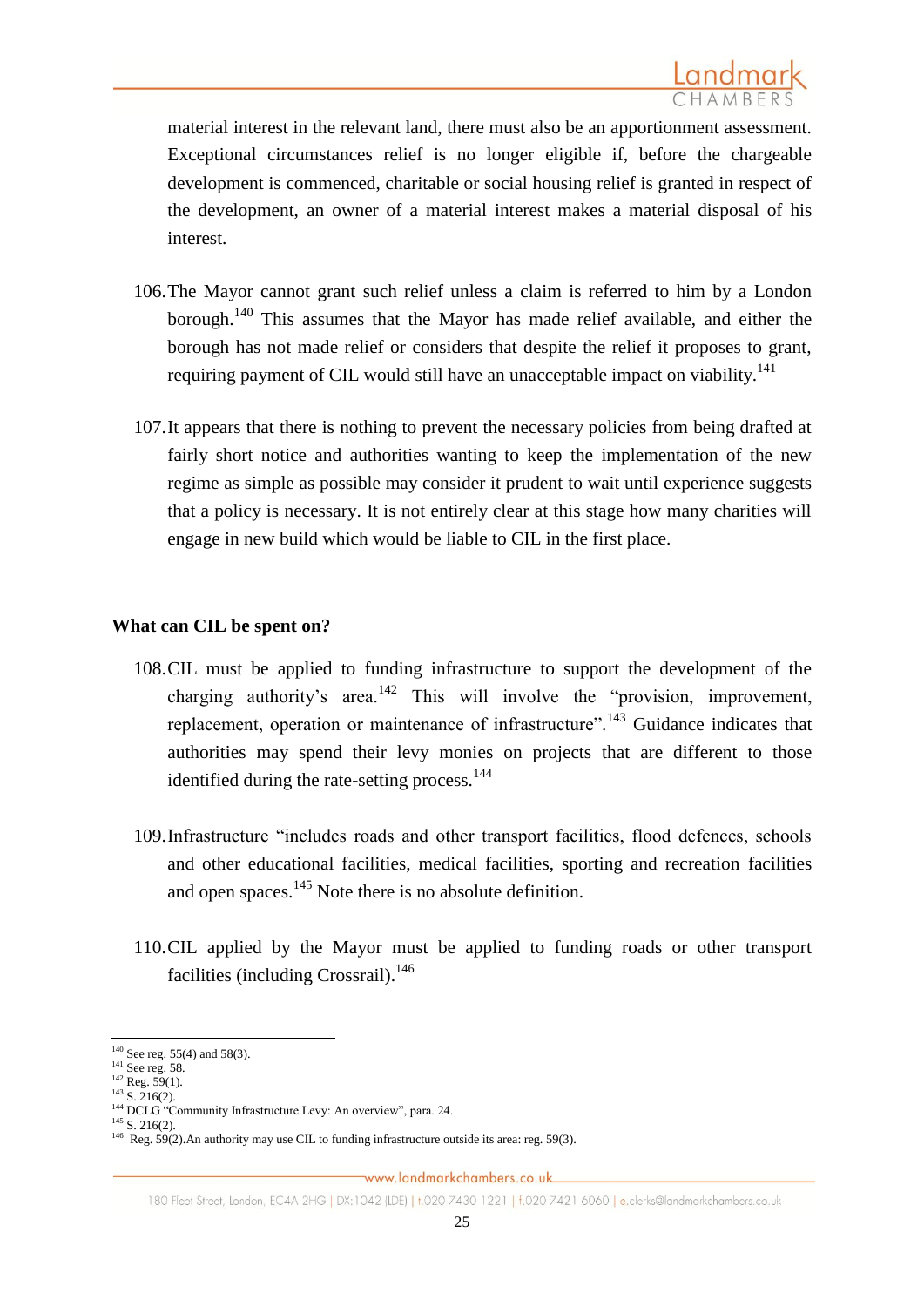111.CIL may be applied to reimburse expenditure already incurred on infrastructure, $147$  to repay money borrowed (and interest) to fund infrastructure  $148$  or to pay a proportion of administrative expenses involved in charging and collection.<sup>149</sup> 5% of local receipts can be applied to administrative expenses. London boroughs may keep up to 4% of the Mayor's CIL for such expenses, on top of the borough CIL.<sup>150</sup>

### **How do we know what the money is spent on?**

- 112.Those who contribute to infrastructure through CIL do not have a formal mechanism within the legislation to ensure delivery. Charging authorities must prepare a report for any financial year in which it collects CIL. The report must include total receipts and expenditure, total retained receipts and summary details of expenditure including items of infrastructure to which CIL has been applied, CIL expenditure on each item, CIL applied to repay money and fund administration.<sup>151</sup>
- 113.Notwithstanding these requirements, there would appear to be nothing to prevent developers reaching framework agreements with the collecting authority where appropriate, to the effect that money will be applied for certain infrastructure relating to the use of the development in question.

# **How will payment be enforced?**

- 114.Enforcement comes in the following main forms. There are surcharges where:
	- a. chargeable development has commenced with no assumption of liability: surcharge of £50 on each person liable to pay;<sup>152</sup>
	- b. an authority is required to apportion liability to pay CIL between different owners: surcharge of £500 payable by owner of each material interest;<sup>153</sup>

<sup>1</sup>  $147$  Reg 60(1).

<sup>&</sup>lt;sup>148</sup> Provided CIL has been collected for at least a full financial year before CIL is to be applied and the total amount to be applied does not exceed a percentage of CIL collected the previous financial year, as directed by the SS Reg 60(2)-(5). Where the GLA or TfL has borrowed money to fund roads or other transport facilities, the Mayor may apply CIL to repay that money, if the same conditions are met: reg. 60(3) and  $(8)$ .

<sup>&</sup>lt;sup>149</sup> Reg. 61 generally.

 $^{150}$  Reg. 61(3)-(4).

 $151$  Reg. 62 generally.

<sup>&</sup>lt;sup>152</sup> Reg. 80.

<sup>153</sup> Reg. 81.

<sup>180</sup> Fleet Street, London, EC4A 2HG | DX:1042 (LDE) | t.020 7430 1221 | f.020 7421 6060 | e.clerks@landmarkchambers.co.uk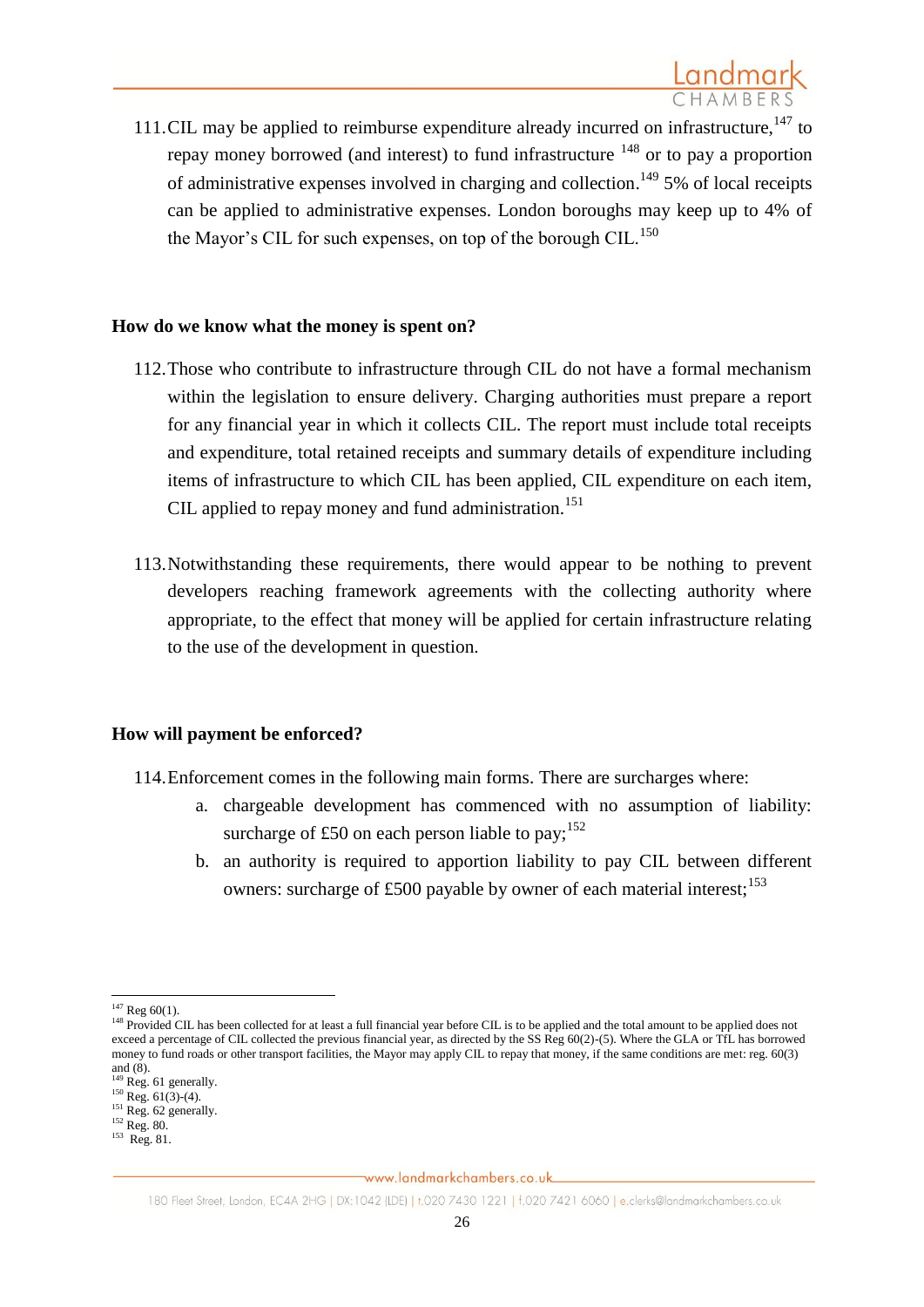- c. development has commenced under a general consent before receipt of notice if chargeable development: surcharge of 20% of chargeable amount or £2500, whichever is lower:<sup>154</sup>
- d. commencement of development before receipt of valid commencement notice: same as above: $155$
- e. a person who is required to notify the authority of a disqualifying event fails to do so within 14 days of the event: same as above:<sup>156</sup>
- f. a person who has not paid in full after 30 days from due date: surcharge of 5% or £200, whichever is the greater;<sup>157</sup>
- g. a person who fails to comply with an information notice after 14 days from service:<sup>158</sup> surcharge of 20% of payable CIL or £2000, whichever is lower.
- 115.Interest is payable on late CIL payments, at 2.5% above Bank of England base rate starting on day after day when payment was due and ending on day payment received.<sup>159</sup>
- 116.The issuing of surcharges (not the charging of interest) is discretionary. Surcharges or interest are treated as if they were CIL. $^{160}$
- 117.Stop notices may be used where payment has not been received and the authority considers it "expedient that development should stop until the amount has been paid".<sup>161</sup> It must first issue a warning notice<sup>162</sup> on the person liable to pay, owners and occupiers of the relevant land, and any other person who the authority considers may be materially affected by a stop notice [reg. 89(3)]. The notice must contain prescribed information and give not less than 3 days' or more than 28 days' notice of the issue of a stop notice [reg. 89(4)].
- 118.If the amount specified in the notice remains unpaid then a stop notice may be served on the same people containing prescribed information, specifying "any activity connected with the chargeable development" which must cease.<sup>163</sup> Contravention of a

<sup>1</sup> <sup>154</sup> Reg. 82.

<sup>&</sup>lt;sup>155</sup> Reg. 83.

<sup>156</sup> Reg. 84. <sup>157</sup> Reg. 85.

<sup>158</sup> Reg. 86.

<sup>&</sup>lt;sup>159</sup> Reg. 87.

<sup>160</sup> Reg. 88.  $^{161}$  Reg. 89(1).

 $162$  Reg. 89(2).

 $^{163}$  Reg. 90(3)-(4).

<sup>180</sup> Fleet Street, London, EC4A 2HG | DX:1042 (LDE) | t.020 7430 1221 | f.020 7421 6060 | e.clerks@landmarkchambers.co.uk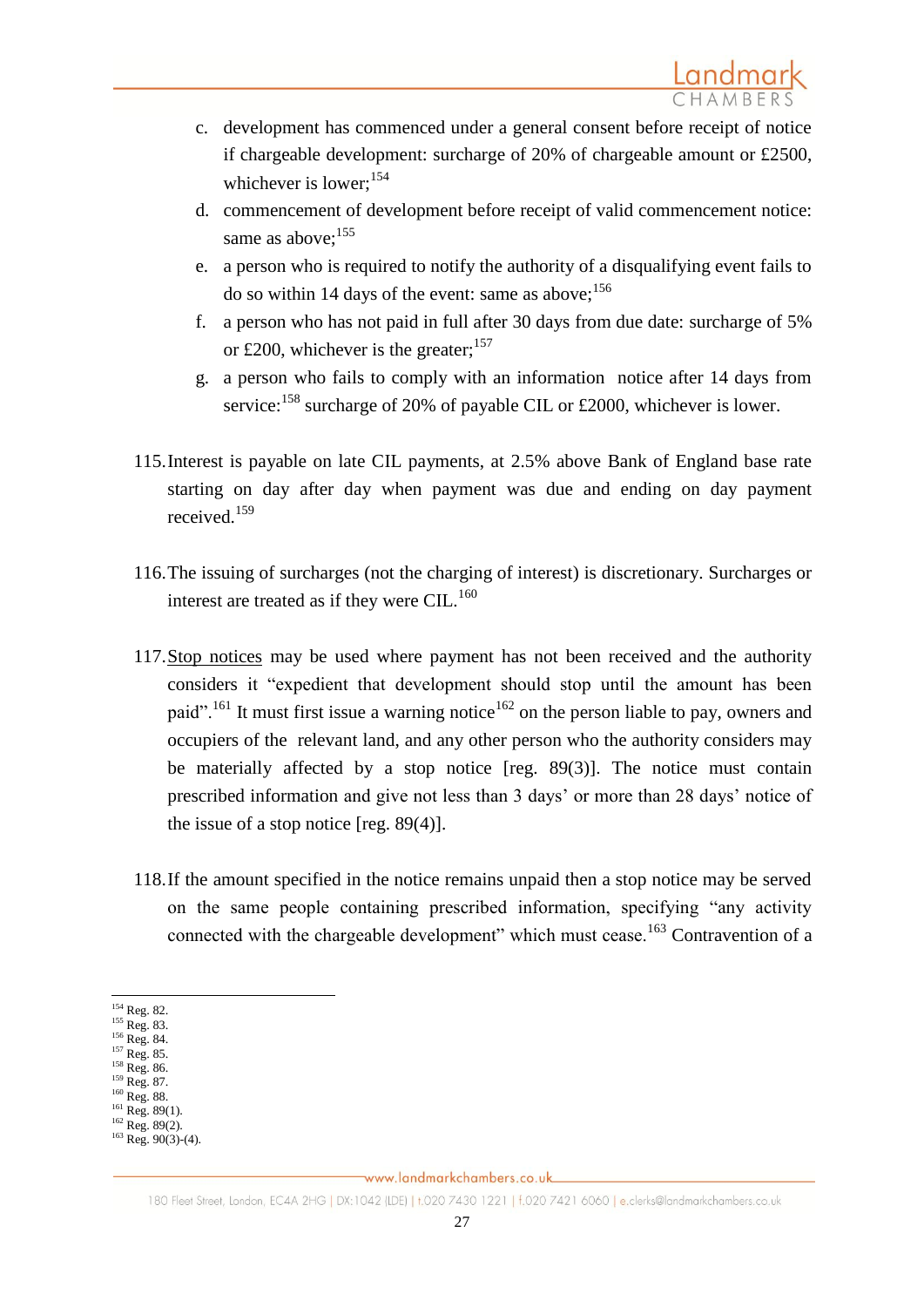

stop notice is an offence,  $164$  (£20,000 fine on summary conviction, unlimited fine on conviction on indictment). 165

- 119.The collecting authority may apply to the High Court or County Court for an injunction if it considers it "necessary or expedient for any actual or apprehended breach of a CIL stop notice" to be so restrained.<sup>166</sup>
- 120. Collecting authorities may apply to the magistrates' court for a "liability order" against person who has failed to pay CIL,<sup>167</sup> 7 days after service of a reminder notice<sup>168</sup> any time after the payment becomes due. An application for an order cannot be made more than 6 years after payment became due. Provision is made for levy by distress and committal to prison where a liability notice has not been complied with.<sup>169</sup> The magistrates may issue charging orders on assets where at least £2000 of an amount covered by the liability order remains outstanding.<sup>170</sup> Committal is available against individuals where recovery has not been possible by way of distress or a charging order but only if the court is satisfied that failure to pay is a result of wilful failure or culpable neglect. $171$
- 121.CIL is a local land charge until all amounts due have been paid or liability no longer arises. It may be enforced with the consent of the court, such that the authority may act as mortgagee and force the sale of the CIL land to recover the outstanding amount. $172$
- 122.Alternatively, where a liability order has not been made, the authority can be recovered in a court of competent jurisdiction eg small claims in a County Court.<sup>173</sup>

#### **Appeals**

123.There is a variety of potential appeals available under the new regime, although it is anticipated that once the charging schedule has been adopted, remaining appeals will

<sup>1</sup>  $164$  Reg. 93(1).

 $165$  Reg. 93(7).

<sup>&</sup>lt;sup>166</sup> Reg. 94 <sup>167</sup> See reg. 97 and 102 generally.

<sup>168</sup> Reg. 96.

<sup>&</sup>lt;sup>169</sup> Reg. 99-101.

<sup>&</sup>lt;sup>170</sup> Reg. 103-4.

 $171$  Reg. 100(3).

 $172$  Reg. 66 and 107. <sup>173</sup> Reg. 106.

<sup>180</sup> Fleet Street, London, EC4A 2HG | DX:1042 (LDE) | t.020 7430 1221 | f.020 7421 6060 | e.clerks@landmarkchambers.co.uk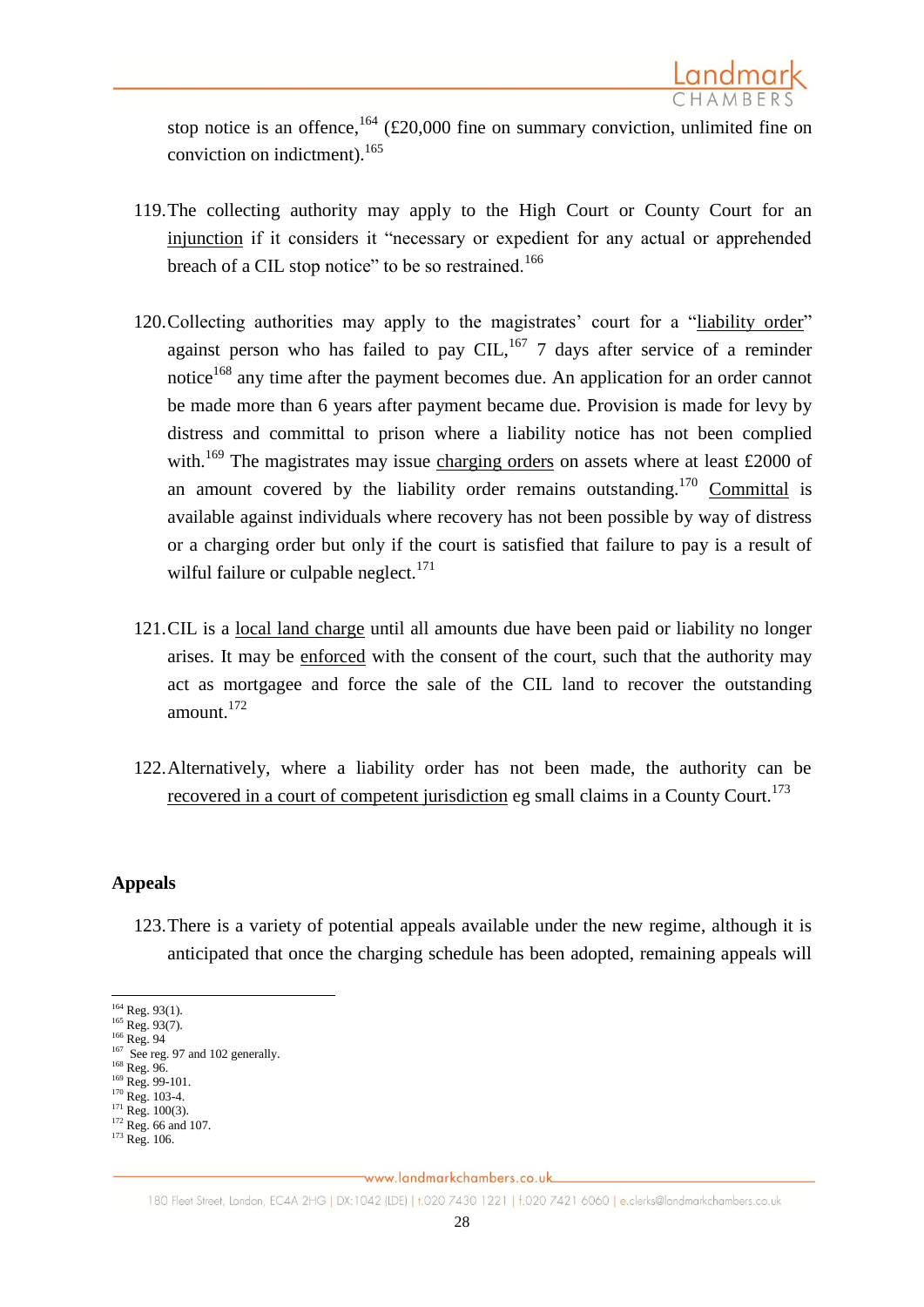primarily relate to matters of fact or maths, such as whether the calculation of liability was correct or whether development has commenced at a particular time. It remains to be seen whether the stipulated mode of appeal - by written representations – will be adequate to resolve such issues. The various forms of appeal are as follows:  $174$ 

- a. review of the chargeable amount: request to collecting authority within 28 days of issue of liability notice, provided relevant development has not commenced;<sup>175</sup>
- b. appeal against chargeable amount following review (or failure to review): to appointed person,<sup>176</sup> within 60 days of liability notice, on grounds that amount "has been calculated incorrectly", provided development not commenced before decision;<sup>177</sup>
- c. appeal against apportionment of liability: to appointed person<sup>178</sup> within 28 days from issue of demand notice: $179$
- d. appeal against decision to grant charitable relief: to appointed person<sup>180</sup> on ground that value of interest in land incorrectly calculated, within 28 days of decision on claim for relief, provided development not commenced before decision;<sup>181</sup>
- e. appeal against imposition of surcharge: to appointed person<sup>182</sup> within 28 days of imposition, on grounds that breach did not occur, that liability notice not served, or that surcharge incorrectly calculated;<sup>183</sup>
- f. appeal against deemed commencement: to appointed person<sup>184</sup> on ground that date is wrong, within 28 days of issue of demand notice; revised date to be determined where appeal is allowed and surcharge may be quashed; 185
- g. appeal against stop notice: to appointed person<sup>186</sup> within 60 days of stop notice taking effect, on grounds that no warning notice served or chargeable development not commenced.<sup>187</sup>

<sup>183</sup> Reg. 117. <sup>184</sup> Secretary of State or person appointed by the Secretary of State: reg. 112(1)..

**<sup>.</sup>** <sup>174</sup> See reg.s 120-1 for the relevant procedure including provision for costs awards by the appointed person.

 $175$  Reg. 113.

 $176$  Valuation officer or district valuer: reg. 112(1).

<sup>&</sup>lt;sup>177</sup> Reg. 114.

 $178$  Valuation officer or district valuer: reg. 112(1).

 $179$  Reg. 115.  $180$  Valuation officer or district valuer: reg. 112(1).

<sup>&</sup>lt;sup>181</sup> Ref. 116.

<sup>&</sup>lt;sup>182</sup> Secretary of State or person appointed by him: reg. 112(1).

<sup>&</sup>lt;sup>185</sup> Reg. 118.

 $186$  Person appointed by Secretary of State: reg. 112(1).

<sup>&</sup>lt;sup>187</sup> Reg. 119.

<sup>180</sup> Fleet Street, London, EC4A 2HG | DX:1042 (LDE) | t.020 7430 1221 | f.020 7421 6060 | e.clerks@landmarkchambers.co.uk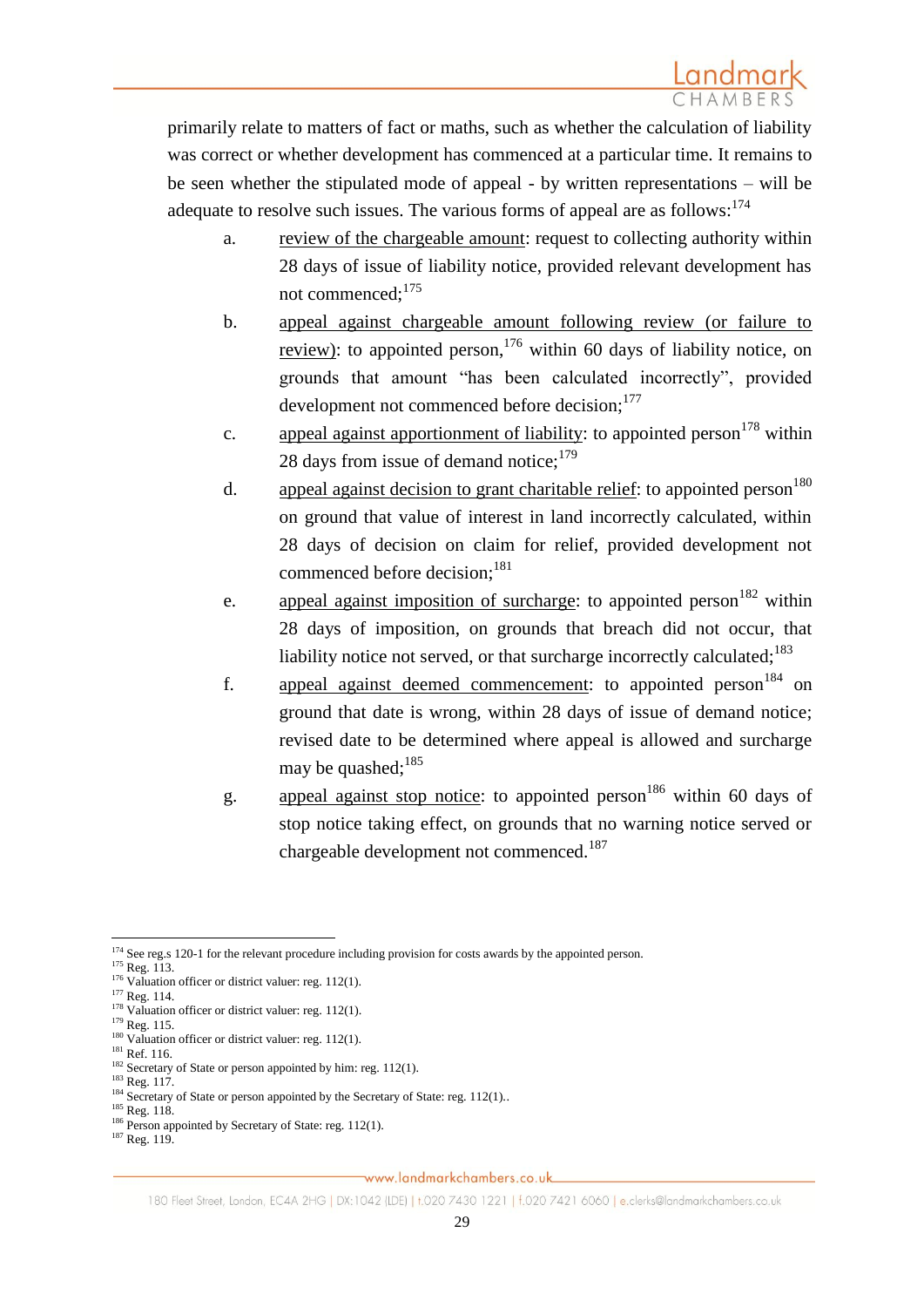

### **What is relationship now with planning obligations?**

- 124.CIL should be regarded as separate from s. 106 obligations. The new system is intended to provide infrastructure to support the development of an area, rather than to make individual planning applications acceptable in planning terms, which has been the central purpose of the s. 106 regime.
- 125.Accordingly there may be some site-specific and localised mitigation requirements without which a development should not be granted planning permission, but which are not covered by the levy. S. 106 obligations will still have a role to play so that authorities can be confident that the consequences of a development can be mitigated. Thus where independent assessments of scheme viability take place CIL can be regarded as a separate cost entry to s. 106 costs.
- 126.However, to ensure the complementary operation of the levy and obligations, the use of obligations has been scaled back and focussed.
- 127. Since  $6<sup>th</sup>$  April 2010 the policy tests on the use of obligations, as set out in Circular 5/05, have been put on a statutory footing. The rationale is to reinforce the purpose of obligations in seeking only essential contributions and to provide a stronger basis to dispute practice which breaches these tests.<sup>188</sup> Such a s. 106 planning obligation may only constitute a reason for granting planning permission if the obligation is necessary to make the development acceptable, directly related to the development and fairly and reasonably related in kind to it.<sup>189</sup>
- 128.Further, the use of obligations is restricted to ensure that developments are not charged for the same items through both obligations and the levy. Where an authority sets out that it intends to fund an item of infrastructure through the levy then it cannot seek a contribution towards the same infrastructure. The legislation achieves this by providing that an obligation may not constitute a reason for granting permission to the extent that the obligation provides for the funding of infrastructure listed on the charging authority's website as infrastructure that will or may be funded by  $CL<sup>190</sup>$ . This list can be amended as infrastructure priorities change over time, separately from any review of the charging schedule.<sup>191</sup> If an authority does not publish a list, this is

 $\overline{a}$ 188 See DCLG "Community Infrastructure Levy: An overview", para. 61.

 $189$  Reg. 122(2).

 $190$  Reg. 123(2), (4).

<sup>&</sup>lt;sup>191</sup> DCLG, Community Infrastructure Levy: An overview, para. 66.

<sup>180</sup> Fleet Street, London, EC4A 2HG | DX:1042 (LDE) | t.020 7430 1221 | f.020 7421 6060 | e.clerks@landmarkchambers.co.uk